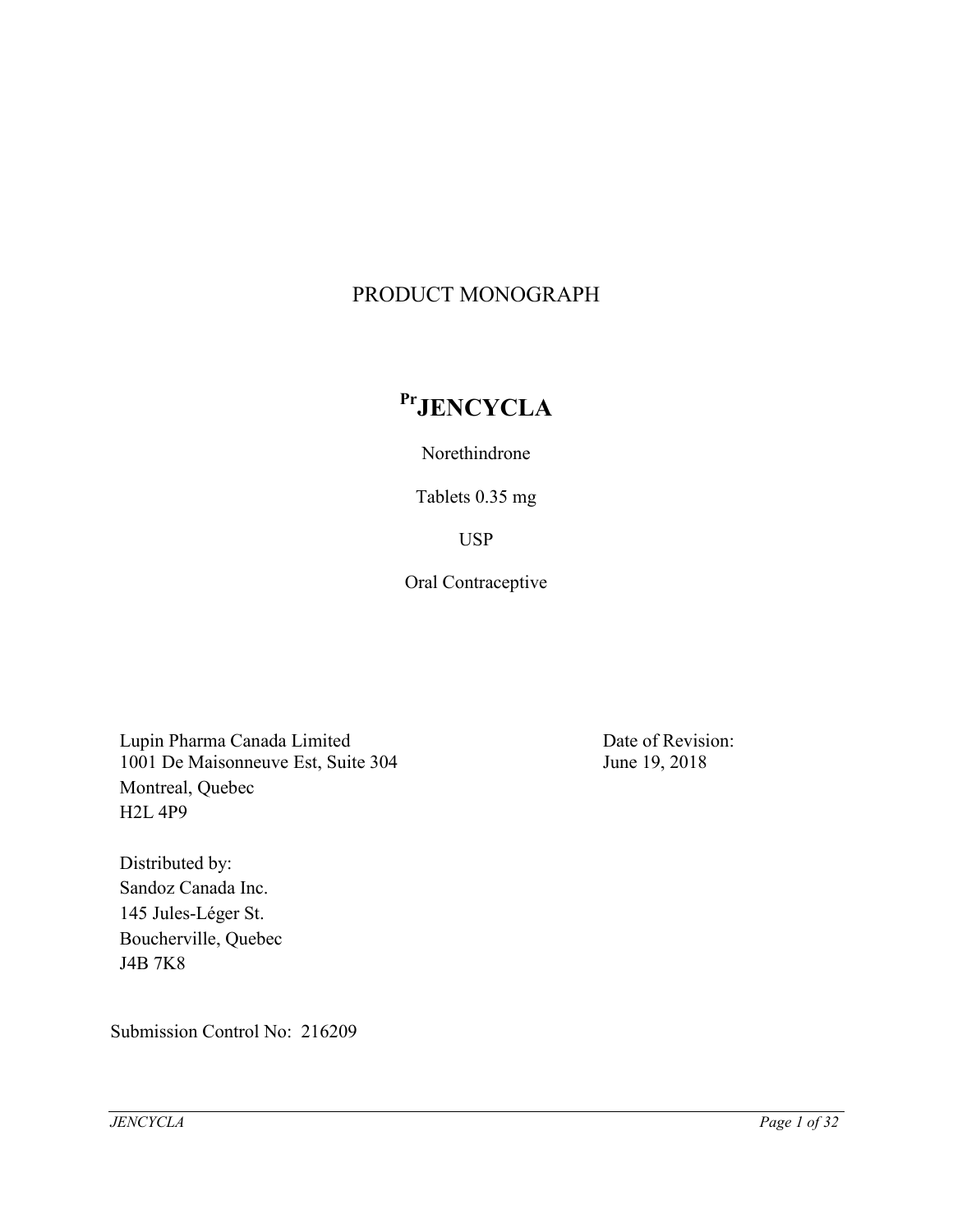### PRODUCT MONOGRAPH

# **PrJENCYCLA** Norethindrone Tablets, USP 0.35 mg

# **PHARMACOLOGICAL CLASSIFICATION**

Synthetic, steroidal oral contraceptive.

## **CLINICAL PHARMACOLOGY**

The mechanism of contraception action of norethindrone tablets is multicausal, primarily at the local pelvic level and secondarily at the systemic level. The hormonal effect is mainly progestational.

Pelvic effects include changes in the cervical mucus and endometrium. Systemic effects involve mainly the inhibition of secretion of pituitary gonadotrophins which in turn prevents follicular maturation and ovulation.

Studies by Moghissi,  $^{2,3,4}$  Beck,<sup>5</sup> Fortier and Lefebvre,  $^{4,6}$  and others suggest the following priority of causes:

- 1. Inhibitory cervical mucus changes including increased viscosity and cell content, with inhibition of sperm transport or migration. Changes in cervical mucus reach their peak 3-4 hours after norethindrone pill intake and the possibility of sperm penetration remains low for 16-19 hours.
- 2. Suppression of FSH levels and the LH surge.
- 3. Abnormal ovulation and deficient corpus luteum function. (Serum progesterone levels may be suppressed in the second half of the menstrual cycle when they are usually high, i.e., dysphasic.) Serum estrogens may be increased above normal early in the cycle.
- 4. Endometrial changes (progestational) unfavourable to implantation.

### **INDICATIONS AND CLINICAL USE**

JENCYCLA Tablets are indicated for conception control.

JENCYCLA Tablets contain a low dosage of norethindrone without the addition of an estrogen agent. Progestin-only pills are often called "progestin-only pills" or the "mini-pill".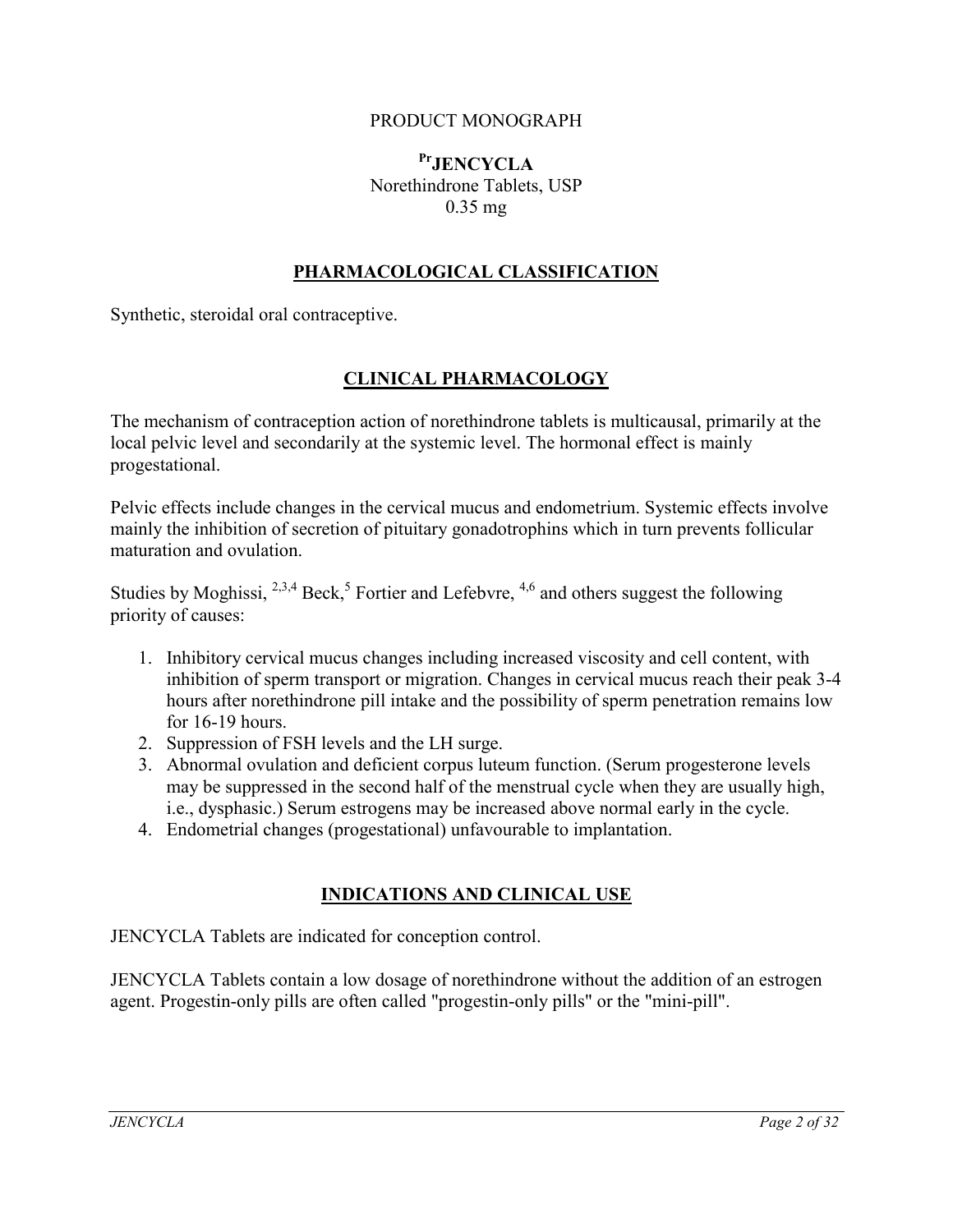# **CONTRAINDICATIONS**

Progestin-only pills should not be used by women who currently have the following conditions:

- 1. when pregnancy is suspected or diagnosed;
- 2. active liver disease or history of/or actual benign or malignant liver tumours;
- 3. known or suspected carcinoma of the breast;
- 4. undiagnosed abnormal vaginal bleeding;
- 5. hypersensitivity to any component of this product.

# **WARNINGS AND PRECAUTIONS**

JENCYCLA IS A PROGESTIN-ONLY PILL.THE COMBINED BIRTH CONTROL PILL (OR "THE PILL") CONTAINS BOTH AN ESTROGEN AND A PROGESTIN. THEREFORE, THIS PRODUCT MONOGRAPH DOES NOT DISCUSS THE SERIOUS HEALTH RISKS THAT HAVE BEEN ASSOCIATED WITH THE ESTROGEN COMPONENT OF COMBINED ORAL CONTRACEPTIVES.

When weighing the risk/benefit of oral contraceptive use, the physician should be familiar with the following conditions which may increase the risk of complications associated with oral contraceptive use:

- Current or past history of arterial/CV disease
- Benign or malignant liver tumor
- Acute or chronic hepatocellular disease with abnormal liver function
- Risk factors for arterial disease, e.g. smoking, hyperlipidemia, hypertension or obesity
- Migraine with focal aura
- Past ectopic pregnancy

Cigarette smoking increases the risk of serious adverse effects on the heart and blood vessels. This risk increases with age and becomes significant in oral contraceptive users over 35 years of age. Women should be counselled not to smoke.

### Ectopic Pregnancy

The incidence of ectopic pregnancies for progestin-only oral contraceptive users is 5 per 1000 woman-years. Up to 10% of pregnancies reported in clinical studies of progestinonly oral contraceptive users are extrauterine. Health providers should be alert to the possibility of an ectopic pregnancy in women who become pregnant or complain of lower abdominal pain while on progestin-only oral contraceptives.

### Delayed Follicular Atresia/Ovarian Cysts

If follicular development occurs, atresia of the follicle is sometimes delayed and the follicle may continue to grow beyond the size it would attain in a normal cycle. Generally these enlarged follicles disappear spontaneously. Often they are asymptomatic; in some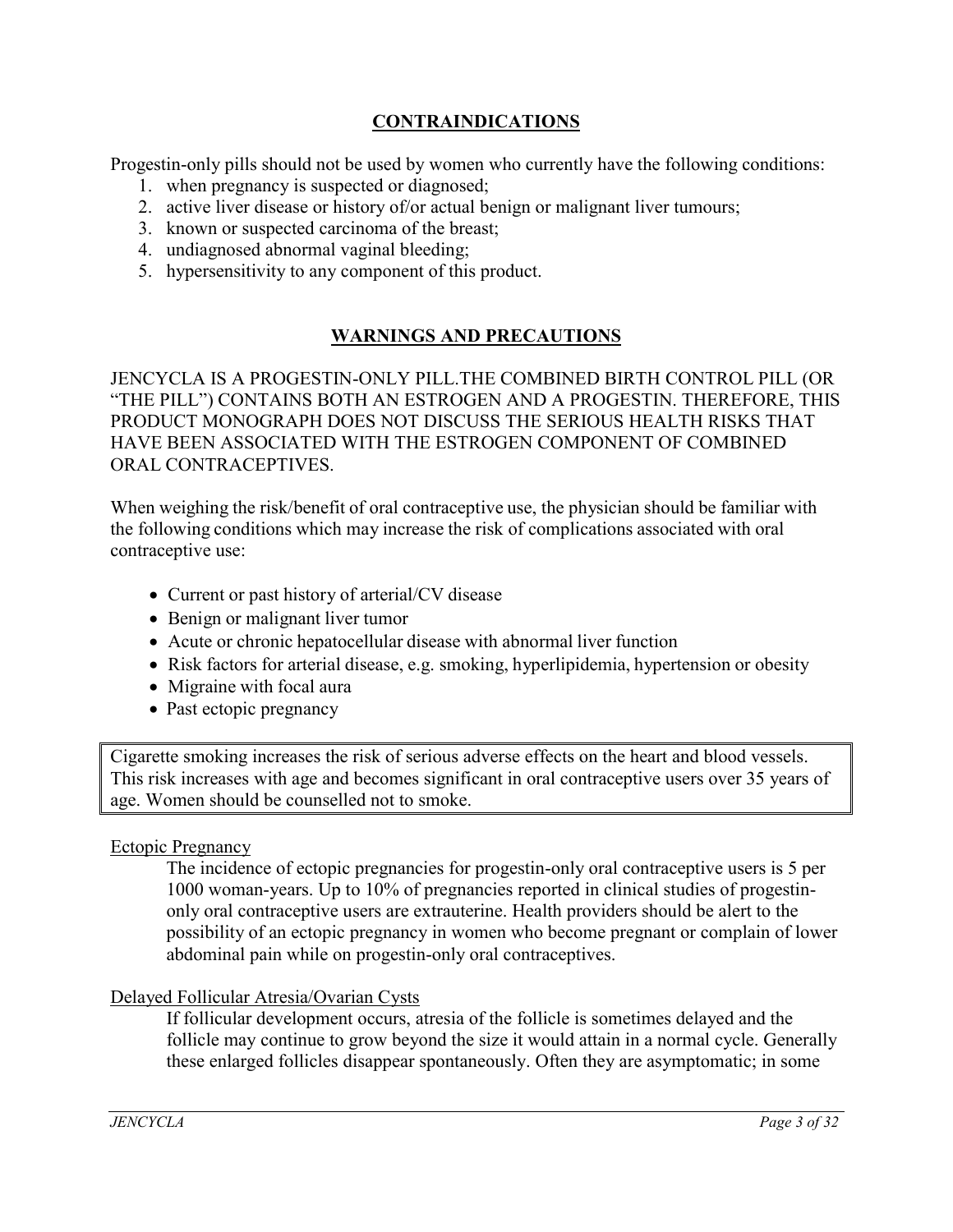cases they are associated with mild abdominal pain. Rarely, they may twist or rupture, requiring surgical intervention.

# Carcinoma of the Breast and Reproductive Organs

Some epidemiological studies of oral contraceptive users have reported an increased relative risk (RR=1.24) of developing breast cancer, particularly at a younger age and apparently related to duration of use. These studies have predominantly involved combined oral contraceptives and the hormonal contraceptives containing progesteroneonly have not been widely used but there is data to determine that the use of POPs may also increase the risk.

A meta-analysis from 54 epidemiological studies reported that there is a small increase in the frequency of having breast cancer diagnosed in women who are currently using oral contraceptives (OCs) or had used them within the past 10 years compared to never-users. Breast cancers diagnosed in ever-users tend to be less advanced clinically than the cancers diagnosed in never-users.

Breast cancer is rare among women under 40 years of age whether or not they take OCs. While the background risk increases with age, the excess number of breast cancer diagnoses in current and recent progesterone-only pill (POP) users is small in relation to the overall risk of breast cancer. These studies do not provide evidence for causation. The observed pattern of increased risk may be due to an earlier diagnosis of breast cancer in OC users, the biological effects of OCs or a combination of both.

The most important risk factor for breast cancer in POP users is the age women discontinue the POP; the older the age at stopping, the more breast cancers are diagnosed. Duration of use is less important and the excess risk gradually disappears during the course of the 10 years after stopping POP use.

The evidence suggests that compared with never-users, among 10,000 women who use POPs for up to five years but stop by age 20, there would be less than one extra case of breast cancer diagnosed up to 10 years afterwards. For those stopping by age 30 after 5 years use of the POP, there would be an estimated 2-3 extra cases (additional to the 44 cases of breast cancer per 10,000 women in this age group never exposed to oral contraceptives). For those stopping by age 40 after 5 years of use, there would be an estimated 10 extra cases diagnosed up to 10 years afterwards (additional to the 160 cases of breast cancer per 10,000 never-exposed women in this age group).

Increasing age and a strong family history are the most significant risk factors for the development of breast cancer. Other established risk factors include obesity, nulliparity, and late age for first full-term pregnancy.

Women receiving OCs should be instructed in self-examination of their breasts. They should notify their physicians whenever any masses are detected. A yearly clinical breast examination is also recommended.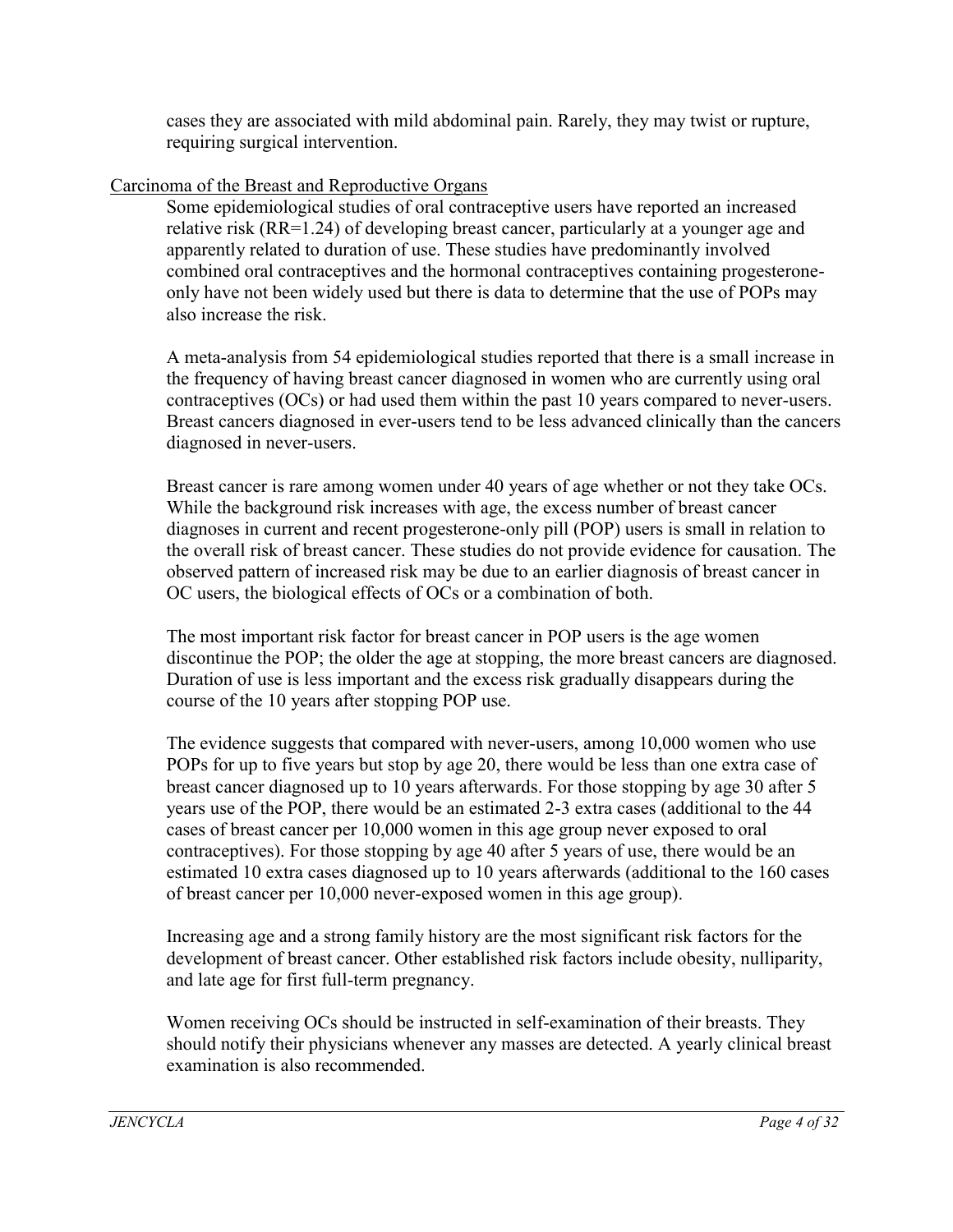It is important to inform patients that users of all contraceptive pills appear to have a small increase in the risk of being diagnosed with breast cancer, compared with non-users of oral contraceptives.

Women with breast cancer should not use oral contraceptives because the role of female hormones in breast cancer has not been fully determined.

Some studies suggest that oral contraceptive use has been associated with an increase in the risk of developing cervical intraepithelial neoplasia in some populations of women. However, there continues to be controversy about the extent to which such findings may be due to differences in sexual behaviour and other factors. There is insufficient data to determine whether the use of progestin-only pills increases the risk of developing cervical intraepithelial neoplasia.

### Vaginal Bleeding

Irregular menstrual patterns are common among women using progestin-only oral contraceptives. If genital bleeding is suggestive of infection, malignancy or other abnormal conditions, such nonpharmacologic causes should be ruled out. If prolonged amenorrhea occurs, the possibility of pregnancy should be evaluated.

# **SEXUALLY TRANSMITTED INFECTIONS**

Birth control pills **DO NOT PROTECT** against sexually transmitted infections (STIs), including HIV/AIDS. For protection against STIs, it is advisable to use latex or polyurethane condoms **IN COMBINATION WITH** birth control pills.

### Physical Examination and Follow-up

Before oral contraceptives are used, a thorough history and physical examination should be performed, including a blood pressure determination. Breasts, liver, extremities, and pelvic organs should be examined. A Papanicolaou (Pap) smear should be taken if the patient has been sexually active.

The first follow-up visit should be done 3 months after oral contraceptives are prescribed. Thereafter, examinations should be performed at least once a year, or more frequently if indicated. At each annual visit, examination should include those procedures that were done at the initial visit as outlined above or per recommendations of the Canadian Workshop on Screening for Cancer of the Cervix. Their suggestion was that, for women who had two consecutive negative Pap smears, screening could be continued every three years up to the age of 69.

# Hepatic Neoplasia

The incidence of both benign and malignant liver tumours (hepatic adenomas and hepatocellular carcinomas) is rare. Case-control studies have indicated that the risk of these tumours may increase in association with the use and duration of use of oral contraceptives. Rupture of benign, hepatic adenomas may cause death through intraabdominal hemorrhage. There is insufficient data to determine whether progestin-only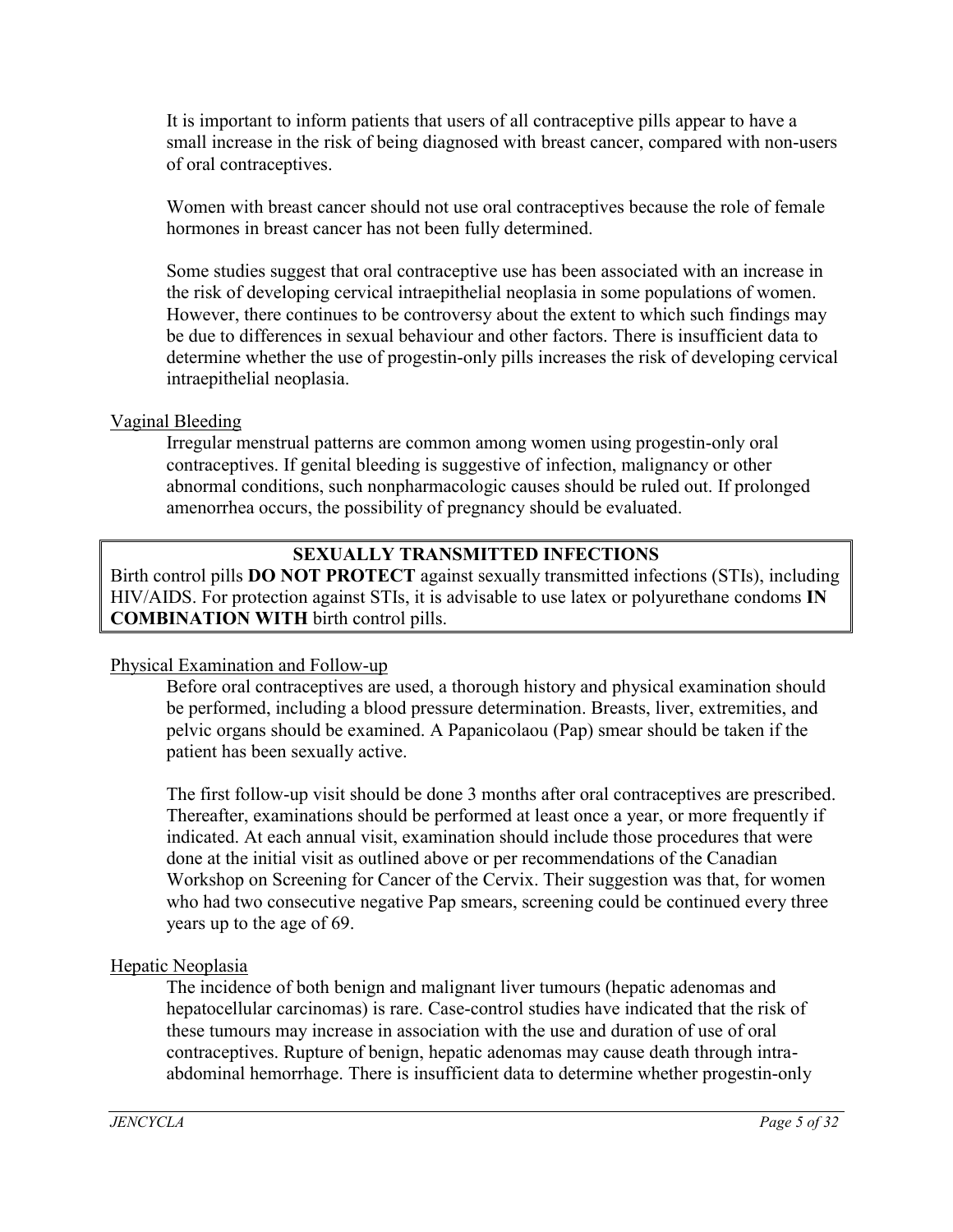pills increase the risk of developing hepatic neoplasia.

## Migraine and Headache

The onset or exacerbation of migraine or the development of headache of a new pattern which is recurrent, persistent or severe, requires discontinuation of oral contraceptives and evaluation of the cause.

# Carbohydrate and Lipid Metabolism

Some users may experience slight deterioration in glucose tolerance, with increases in plasma insulin, but women with diabetes mellitus who use progestin-only oral contraceptives do not generally experience changes in their insulin requirements. Nonetheless, prediabetic and diabetic women in particular should be carefully monitored while taking progestin-only pills.

Lipid metabolism is occasionally affected in that  $HDL$ ,  $HDL<sub>2</sub>$ , and apolipoprotein A-I and AII may be decreased; hepatic lipase may be increased. There is usually no effect on total cholesterol, HDL3, LDL, or VLDL.

## Emotional Disorders

Patients with a history of emotional disturbances, especially the depressive type, may be more prone to have a recurrence of depression while taking oral contraceptives. In cases of a serious recurrence, a trial of an alternative method of contraception should be made which may help to clarify the possible relationship. Women with premenstrual syndrome (PMS) may have a varied response to oral contraceptives, ranging from symptomatic improvement to worsening of the condition.

# **Special Populations**

# **Pregnancy**

JENCYCLA is contraindicated during pregnancy. However, if conception accidentally occurs while taking the pill, there is no conclusive evidence that the progestin contained in the oral contraceptive will damage the developing child.

### **Breast-feeding**

In most women, progestin-only contraceptives, such as norethindrone, do not affect the quantity and quality of breast milk or length of lactation. However, isolated postmarketing cases of decreased milk production have been reported. Studies with various orally administered progestin-only contraceptives have shown that small amounts of progestins pass into the breast milk of nursing mothers resulting in detectable steroid levels in infant plasma.

No adverse effects have been found on the health, growth or development of the infant.

# **Pediatrics (< 16 years of age):**

Safety and efficacy of norethindrone tablets have been established in women of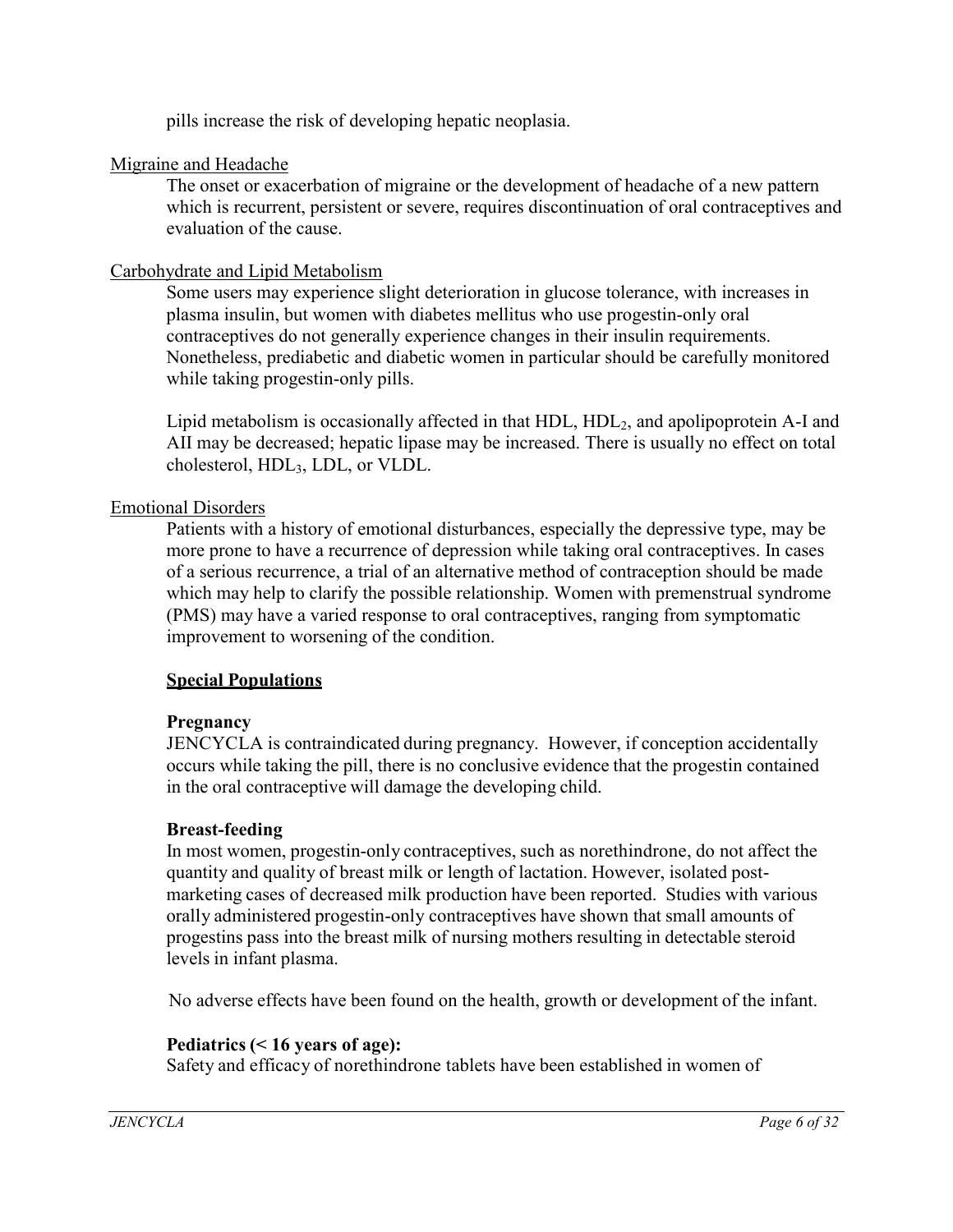reproductive age. Use of this product before menarche is not indicated.

### **Geriatrics (> 65 years of age):**

JENCYCYLA is not indicated for use in post-menopausal women.

### Laboratory Tests

The following endocrine tests may be affected by progestin-only oral contraceptive use:

- Sex hormone-binding globulin (SHBG) concentrations may be decreased.
- Thyroxine concentrations may be decreased, due to a decrease in thyroid-binding globulin (TBG).

Results of laboratory tests should be interpreted in light of the fact that the patient is on oral contraceptives. LH and FSH levels are suppressed by the use of oral contraceptives. Wait two weeks after discontinuing the use of oral contraceptives before measurements are made.

### Tissue Specimens

Pathologists should be advised of oral contraceptive therapy when specimens obtained from surgical procedures and Pap smears are submitted for examination.

### **Sexual Function/Reproduction**

Return to Fertility

The limited available data indicate a rapid return of normal ovulation and no delay to fertility following discontinuation of progestin-only oral contraceptives.

### Amenorrhea

Women having a history of oligomenorrhea, secondary amenorrhea, or irregular cycles may remain anovulatory or become amenorrheic following discontinuation of progestin therapy. Amenorrhea, especially if associated with breast secretion, that continues for 6 months or more after withdrawal, warrants a careful assessment of hypothalamic-pituitary function.

### **DRUG INTERACTIONS**

It is important to ascertain all drugs that a patient is taking, both prescription and nonprescription, including herbal preparations/remedies, before oral contraceptives are prescribed.

Some anti-epileptic drugs are known to induce or inhibit a number of hepatic enzymes in the cytochrome P450 system. See Table 1 for a list of drugs that may decrease the efficacy of norethindrone.

Physicians are advised to consult the labelling of concurrently used drugs to obtain further information about interactions with hormonal contraceptives or the potential for enzyme alterations and the possible need to adjust dosages.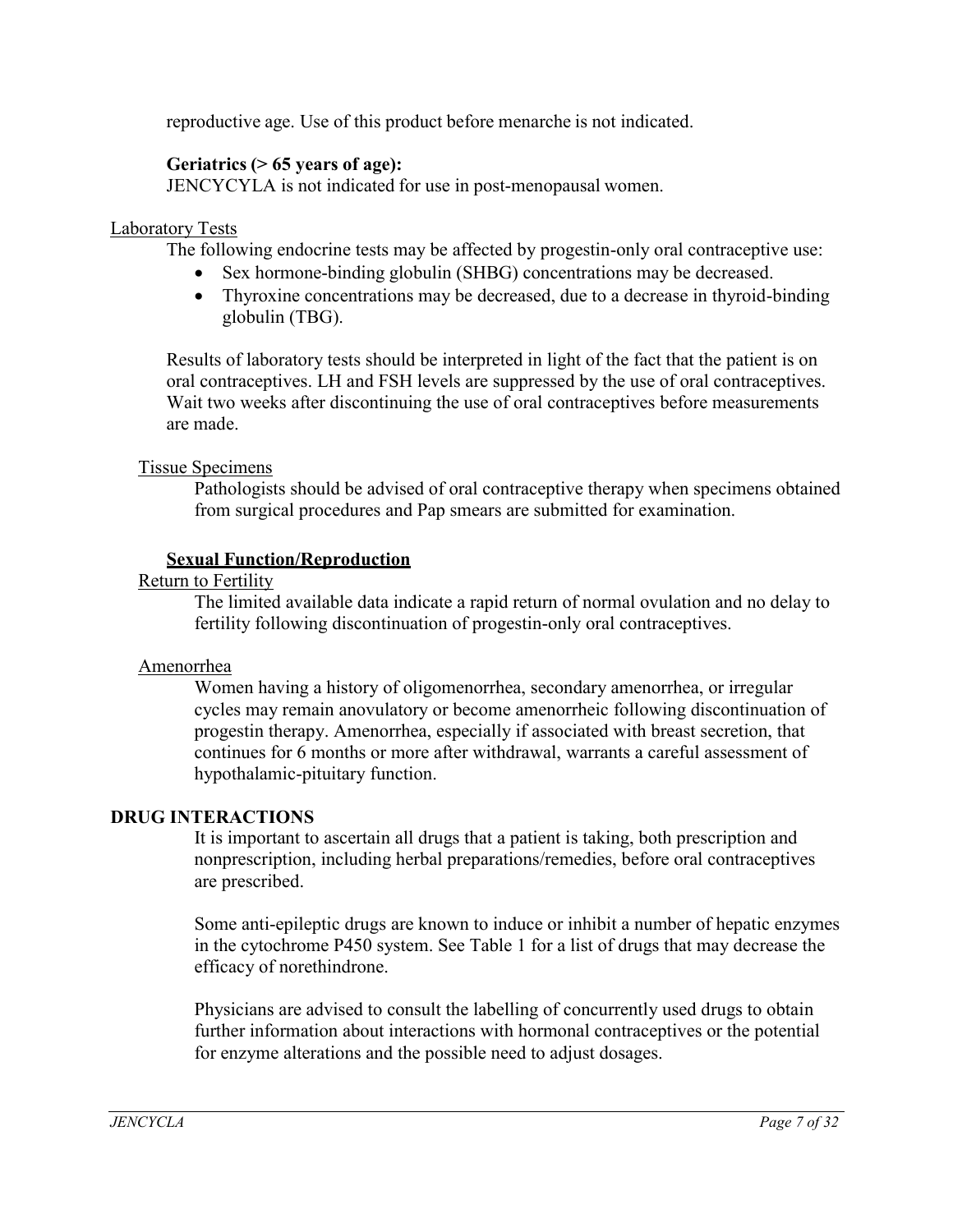Refer to *Oral Contraceptives 1994* (Chapter 8), Health Canada, for other possible drug interactions with OCs which is adapted from Dickey RP, ed.: Managing Contraceptive Pill Patients, 5<sup>th</sup> edition, EMIS Inc. Medical Publishers 1987.

| <b>Class of Compound</b>        | <b>Drug</b>         | <b>Proposed Mechanism</b>   | <b>Suggested Management</b>                       |
|---------------------------------|---------------------|-----------------------------|---------------------------------------------------|
| Anticonvulsants                 | carbamazepine       | Induction of hepatic        | Use higher dose OCs (50                           |
|                                 | ethosuximide        | microsomal enzymes:         | meg ethinyl estradiol),                           |
|                                 | phenobarbital       | Increased binding of        | another drug or another                           |
|                                 | phenytoin           | progestin to SHBG.          | method.                                           |
|                                 | primidone           |                             |                                                   |
|                                 | rufinamide          |                             |                                                   |
| Antituberculosis                | rifabutin           | Increased metabolism of     | Use another method.                               |
|                                 | rifampin            | progestins.                 |                                                   |
| Antifungals                     | griseofulvin        | Stimulation of hepatic      | Use another method.                               |
|                                 |                     | metabolism of contraceptive |                                                   |
|                                 |                     | steroids may occur.         |                                                   |
| <b>HIV</b> Protease             | nelfinavir          | Induction of hepatic        | Use another drug or                               |
| Inhibitors                      | ritonavir-boosted   | microsomal enzymes.         | another method.                                   |
|                                 | protease inhibitors |                             |                                                   |
|                                 | darunavir           |                             |                                                   |
|                                 | (fos)amprenavir     |                             |                                                   |
|                                 | lopinavir           |                             |                                                   |
| Non-nucleoside                  | nevirapine          | Induction of hepatic        | Use another drug or                               |
| Reverse                         |                     | microsomal enzymes.         | another method                                    |
| <b>Transcriptase Inhibitors</b> |                     |                             |                                                   |
| Sedatives and                   | benzodiazepines     | Induction of hepatic        | For short course, use                             |
| Hypnotics                       | barbiturates        | microsomal enzymes.         | additional method or                              |
|                                 | chloral hydrate     |                             | another drug.                                     |
|                                 | glutethimide        |                             |                                                   |
|                                 | meprobamate         |                             | For long course, use                              |
|                                 |                     |                             | another method or higher                          |
|                                 |                     |                             | dose OCs.                                         |
| Other Drugs                     | bosentan            | Induction of hepatic        | Consider switching to a                           |
|                                 |                     | microsomal                  | nonhormonal                                       |
|                                 |                     | enzymes                     | contraceptive method or                           |
|                                 |                     |                             | adding a barrier method to                        |
|                                 |                     |                             | oral contraceptive therapy.<br>Use another method |
|                                 | (fos)aprepitant     | Induction of hepatic        |                                                   |
|                                 |                     | microsomal enzymes.         |                                                   |

**Table 1: Drugs That May Decrease the Efficacy of Oral Contraceptives**

Significant changes (increase or decrease) in the plasma levels of norethindrone have been noted in some cases of co-administration of HIV protease inhibitors and non-nucleoside reverse transcriptase inhibitors.

# **Drug-Herb Interactions**

Herbal products containing St. John's wort (*Hypericum perforatum*) may induce hepatic enzymes (cytochrome P450) and p-glycoprotein transporter and may reduce the effectiveness of contraceptive steroids. This may also result in breakthrough bleeding.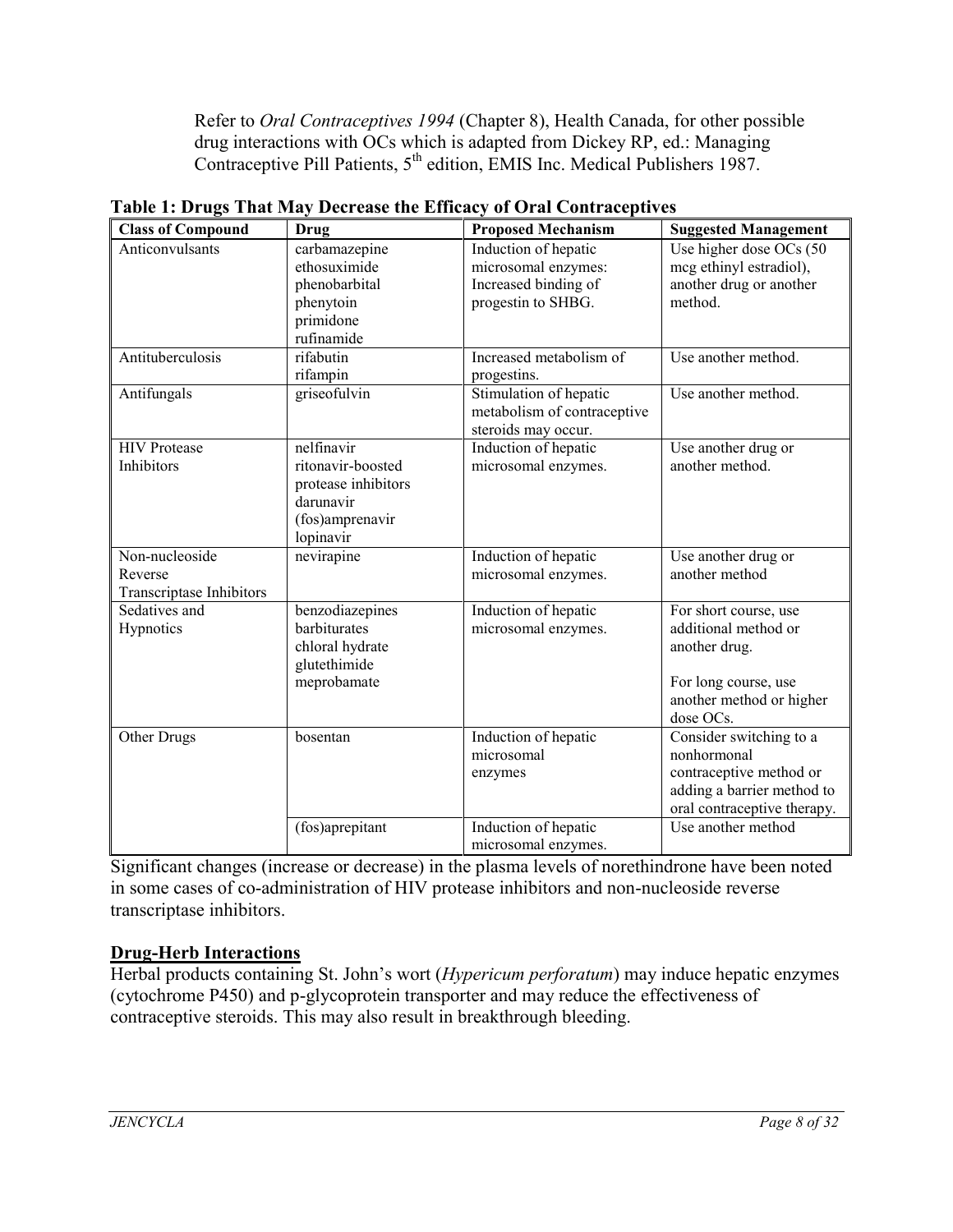# **ADVERSE REACTIONS**

Adverse reactions reported with the use of progestin-only pills include:

- Menstrual irregularity is the most frequently reported side effect.
- Frequent and irregular bleeding is common, while long duration of bleeding episodes and amenorrhea are less likely.
- Headache, breast tenderness, nausea, and dizziness are increased among progestin-only oral contraceptive users in some studies.
- Androgenic side effects such as acne, hirsutism, and weight gain occur rarely.
- Decreased lactation has been reported very rarely.

## **Clinical Trial Adverse Drug Reactions**

*Because clinical trials are conducted under very specific conditions the adverse reaction rates observed in the clinical trials may not reflect the rates observed in practice and should not be compared to the rates in the clinical trials of another drug. Adverse drug reaction information from clinical trials is useful for identifying drug-related adverse events and for approximating rates*.

The safety of norethindrone was evaluated in 3,099 subjects in two clinical trials. Of these, 2,925 subjects participated in a clinical trial of norethindrone 0.35 mg administered daily, and 174 subjects participated in a clinical trial of norethindrone 0.35 mg/day administered on 21 days per cycle. Adverse drug reactions (ADRs) reported for  $\geq$ 1% of norethindrone -treated subjects are shown in Table 2.

| <b>System/Organ Class</b>                                   | <b>Norethindrone</b> |
|-------------------------------------------------------------|----------------------|
| <b>Adverse Reaction</b>                                     | $\frac{0}{0}$        |
|                                                             | $(N=3,099)$          |
| <b>Nervous System Disorders</b>                             |                      |
| Headache                                                    | 5.6                  |
| <b>Dizziness</b>                                            | 1.8                  |
| <b>Gastrointestinal Disorders</b>                           |                      |
| Nausea                                                      | 8.7                  |
| Vomiting                                                    | 2.0                  |
| <b>Reproductive System and Breast Disorders</b>             |                      |
| Metrorrhagia                                                | 34.3                 |
| Amenorrhea                                                  | 5.4                  |
| <b>Breast tenderness</b>                                    | 1.3                  |
| <b>General Disorders and Administration Site Conditions</b> |                      |
| Fatigue                                                     | 1.0                  |
| Investigations                                              |                      |
| Weight increased                                            | 1.0                  |

**Table 2 -** Adverse Drug Reactions Reported by ≥1% of norethindrone - treated Subjects in Two Clinical Trials of norethindrone

ADRs reported by  $\leq 1\%$  of norethindrone -treated subjects (N=3099) in the above clinical trials are shown in Table 3.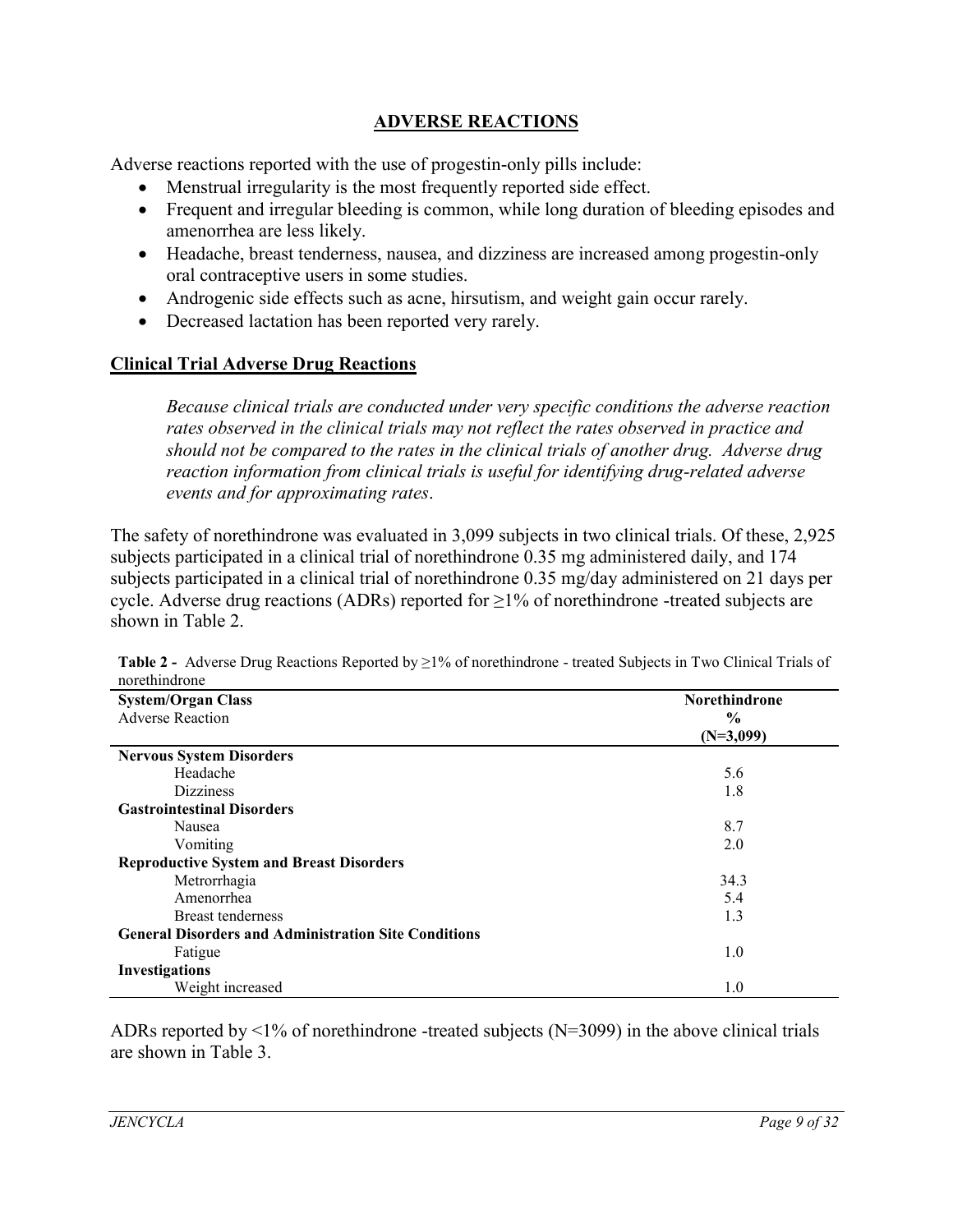| noreuninarone                                               |
|-------------------------------------------------------------|
| <b>System/Organ Class</b>                                   |
| <b>Adverse Reaction</b>                                     |
| <b>Psychiatric Disorders</b>                                |
| Depression                                                  |
| <b>Nervousness</b>                                          |
| <b>Gastrointestinal Disorders</b>                           |
| Gastrointestinal disorder                                   |
| <b>Skin and Subcutaneous Tissue Disorders</b>               |
| Acne                                                        |
| Hirsutism                                                   |
| <b>Musculoskeletal and Connective Tissue Disorders</b>      |
| Pain in extremity                                           |
| <b>Reproductive System and Breast Disorders</b>             |
| Genital discharge                                           |
| <b>General Disorders and Administration Site Conditions</b> |
| Edema                                                       |
|                                                             |

**Table 3 -** Adverse Drug Reactions Reported by <1% of norethindrone - treated Subjects in Two Clinical Trials of norethindrone

#### **Post-Market Adverse Drug Reactions**

Adverse drug reactions first identified during post-marketing experience with norethindrone are included in Table 4.

**Table 4 -** Adverse Drug Reactions Identified During Post-Marketing Experience with Norethindrone from Spontaneous Reporting

**Immune System Disorders** Anaphylactic/Anaphylactoid reaction, Hypersensitivity **Gastrointestinal Disorders** Abdominal pain **Hepatobiliary Disorders** Hepatitis, Jaundice cholestatic **Skin and Subcutaneous Tissue Disorders** Alopecia, Rash, Rash pruritic **Pregnancy, Puerperium and Perinatal Conditions** Ectopic pregnancy **Reproductive System and Breast Disorders** Breast pain, Menstruation delayed, Menstruation irregular, Ovarian cyst, Suppressed lactation, Vaginal hemorrhage, Menorrhagia, Withdrawal bleed when product is stopped

### **TREATMENT OF OVERDOSE OR ACCIDENTAL INGESTION**

In case of overdose or accidental ingestion by children, the physician should observe the patient closely although generally no treatment is required. There have been no reports of serious ill effects from overdosage. Overdosage may cause nausea and vomiting and withdrawal bleeding may occur in females. There are no antidotes and treatment should be symptomatic.

For management of a suspected drug overdose, contact your regional Poison Control Centre.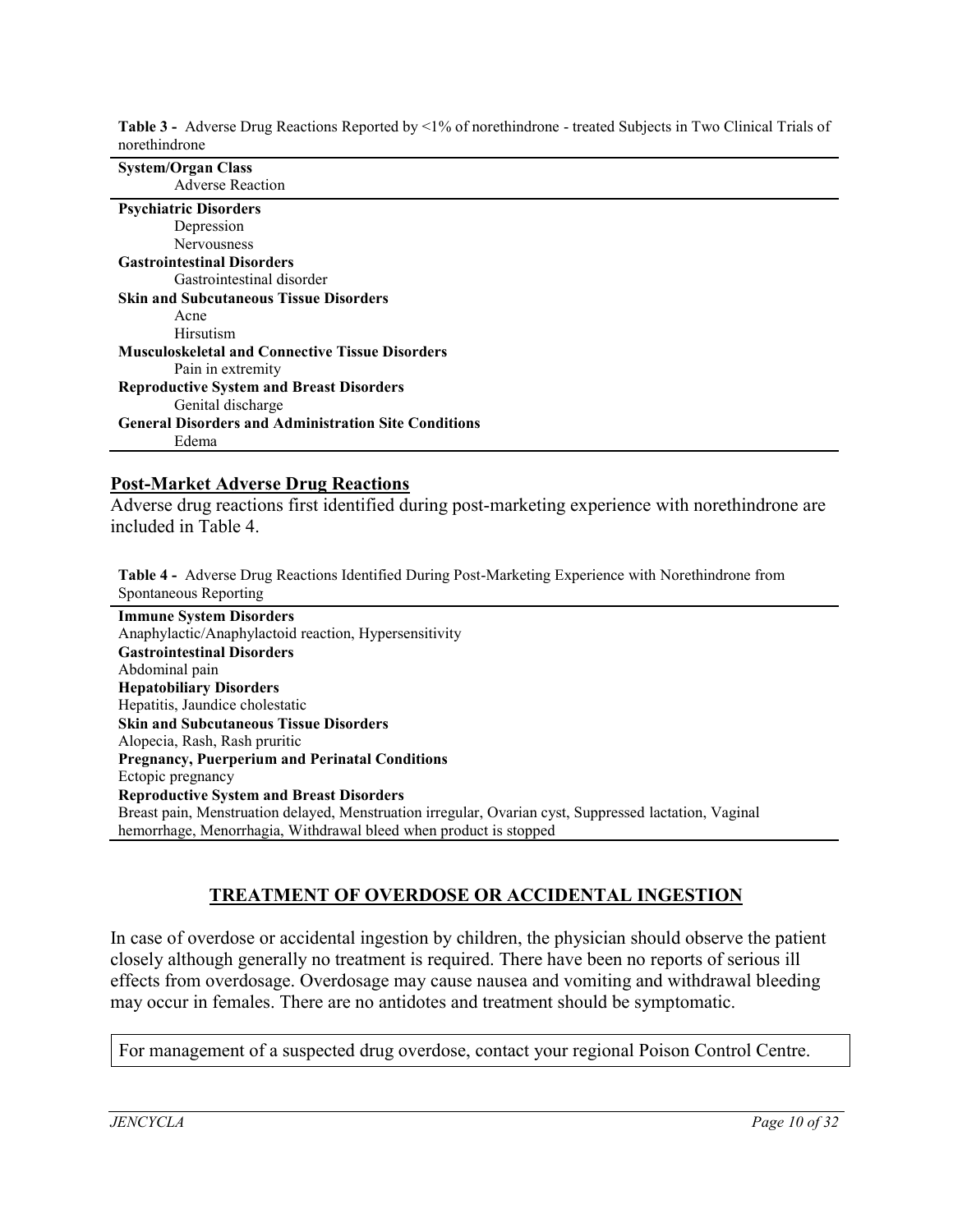# **DOSAGE AND ADMINISTRATION**

### **JENCYCLA 28-Tablet Regimen:**

The dosage of JENCYCLA tablets is one tablet daily without interruption for 28 days. 28- Day Package



### **Starting Progestin-Only Pills**

1. For the initial cycle of therapy, patients should start treatment from day  $1<sup>H</sup>$  up to and including day 5 of their menstrual period. Then they should continue taking one tablet every day until their package is empty. Without missing a day, they should start taking JENCYCLA from a new package.

 $H$  If the first progestin-only pill is taken on another day, it is recommended that an additional method of birth control (such as latex or polyurethane condoms and spermicidal foam or gel) be used every time the patient has sex during the next 48 hours.

- 2. If the patient has had a miscarriage or an abortion, she can start progestin-only pills the next day.
- 3. Patients should take one pill at the same time every day for 28 days. After finishing a pack, they should begin a new pack the next day, NOT MISSING ANY DAYS ON THE PILLS. Their period should occur during the last seven days of using the pill pack. JENCYCLA tablets are taken every day, even when patients are having some menstrual bleeding.

### **Breast-feeding**

- 1. For women who are fully breast-feeding (not giving their babies any food or formula), they may start taking JENCYCLA tablets 6 weeks after delivery.
- 2. For women who are partially breast-feeding (giving their babies some food or formula), they should start taking JENCYCLA tablets 3 weeks after delivery.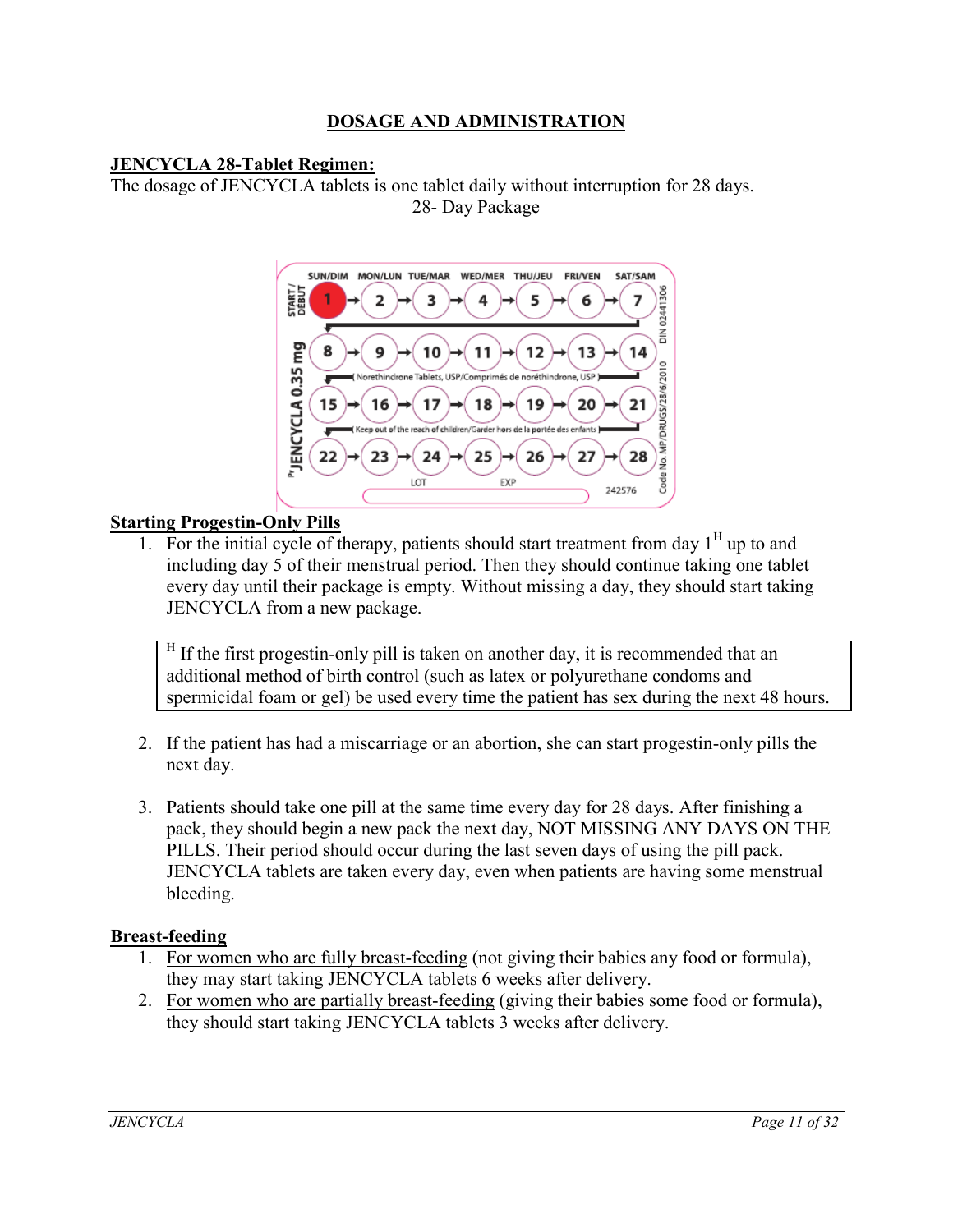### **Switching Pills**

1. To switch from 21-Day combined oral contraceptive pills to progestin-only pills, patients should start taking their first JENCYCLA tablet (progestin-only pill) the day after they finish the last active combined pill.

To switch from a 28-Day combined oral contraceptive regimen, patients should not take any of the 7 inactive pills from the combined pill pack.

Many women have irregular periods after switching to progestin-only pills, but this is normal and to be expected.

- 2. For women who switch from progestin-only pills to combined pills, the first active combined pill is taken on the first day of their period, even if their progestin-only pill pack is not finished.
- 3. If the patient is breast-feeding, she can switch to another method of birth control at any time, except she should not switch to the combined pills until she has stopped breastfeeding or at least until 6 months after delivery.

## **Administration**

It is recommended that JENCYCLA tablets be taken at the same time every day until the pack is empty. Progestin-only pills must be taken at the same time every day since their action is time dependent.

When the pack is finished after 28 days, the next pack is started ON THE NEXT DAY. Women are not to wait any days between packs.

Vomiting and/or diarrhea may reduce absorption of oral contraceptives resulting in decreased serum concentrations and therefore may reduce contraceptive efficacy. Physicians should advise patients of the need for a backup contraceptive method in the case of such gastrointestinal symptoms.

For women who take other drugs or herbal products concurrently, the pill may not work as well. See the Drug Interactions section, for a list of drugs that may decrease the effectiveness of JENCYCLA or increase breakthrough bleeding. They should be advised to use a backup method, until they can check for possible drug interactions with their doctor or clinic.

# **Missed Dose**

If a patient is more than 3 hours late taking her progestin-only pill, she should take the missed pill as soon as she remembers then go back to taking progestin-only pills at her regular time.

Inform patients to use a backup method, every time they have sex, for 48 hours after missing a pill. If patients forget more than one pill two months in a row, talk to them about ways to make pill taking easier or about using another method of birth control.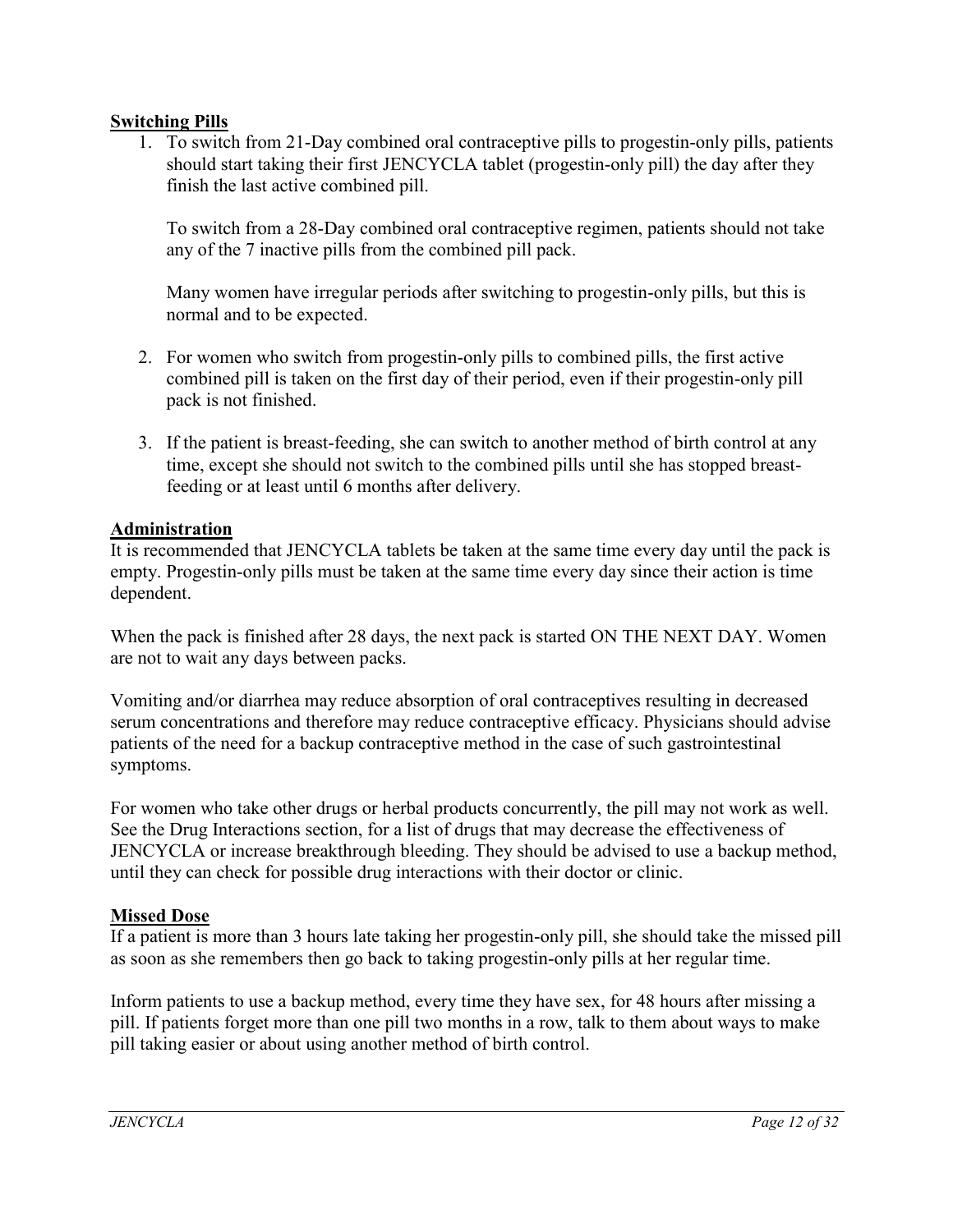# **Counselling Issues**

The following points should be discussed with prospective users before prescribing progestinonly oral contraceptives:

- the necessity of taking pills at the same time every day, including throughout all bleeding episodes;
- the need to use a backup method such as condoms and spermicides for the next 48 hours whenever a progestin-only oral contraceptive is taken 3 or more hours late;
- the potential side effects of progestin-only oral contraceptives, particularly menstrual irregularities;
- the need to inform the clinician of prolonged episodes of bleeding, amenorrhea or severe abdominal pain;
- the importance of using an effective barrier method in addition to progestin-only oral contraceptives if a woman is at risk of contracting or transmitting STIs/HIV.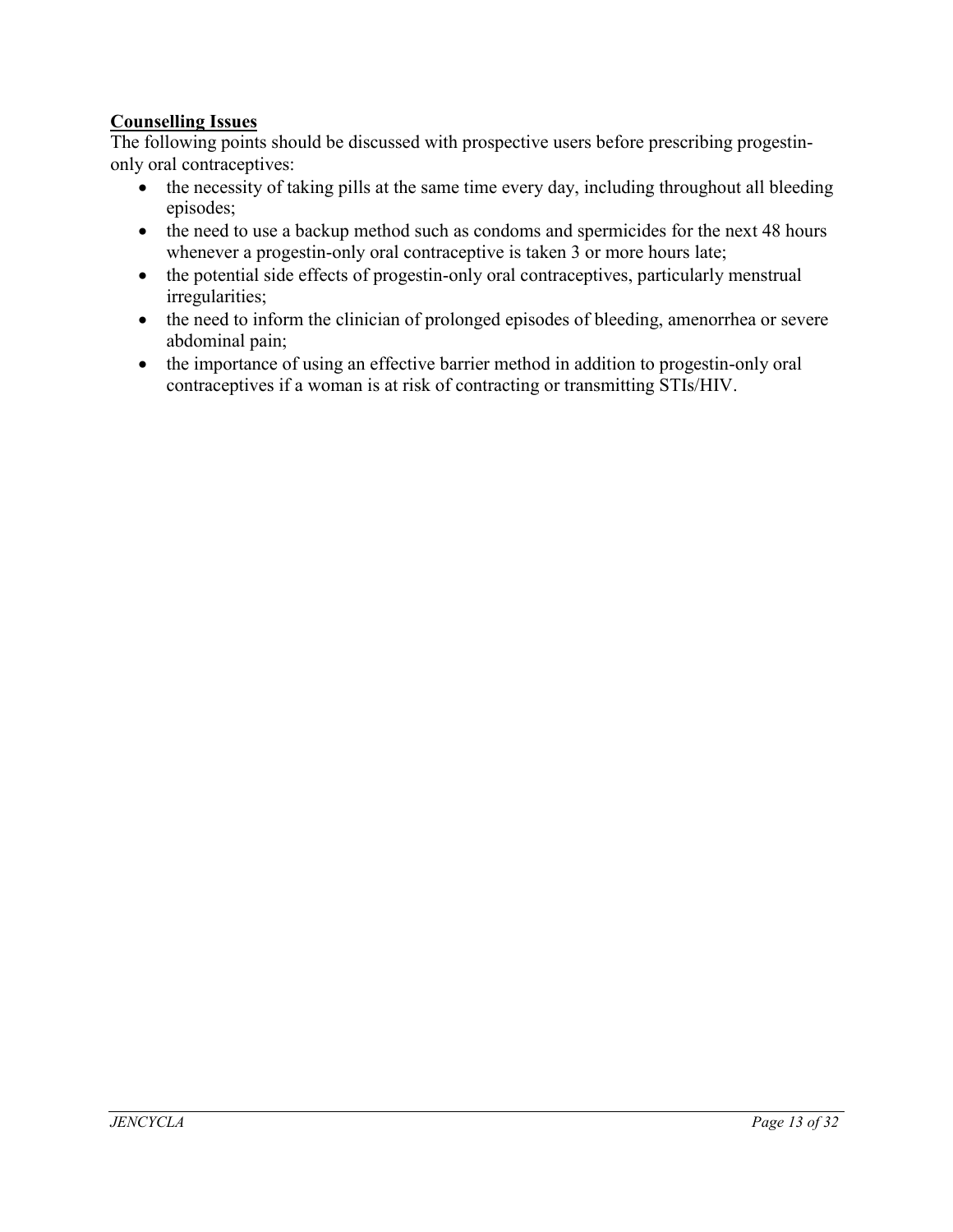## **PHARMACEUTICAL INFORMATION**

### DRUG SUBSTANCE

Common Name: Norethindrone

Chemical name: 17-hydroxy-19-nor-17α-pregn-4-en-20-yn-3-one

Molecular formula and molecular mass:  $C_{20}H_{26}O_2$  298.42 g/mol

Structural formula:



### DESCRIPTION

Norethindrone is a white to creamy-white, odourless, crystalline powder with a melting range of 202°C - 208°C. It is practically insoluble in water, soluble in chloroform and in dioxan, sparingly soluble in alcohol and slightly soluble in ether.

### **COMPOSITION**

Each JENCYCLA Tablet (green coloured, round flat face beveled edge tablets debossed with 'O23' on one side and 'LU' on the other side) contains 0.35 mg norethindrone. Each tablet also contains inert ingredients, namely, D&C Yellow No.10 Aluminium Lake, FD&C Blue No.1 Aluminium Lake, lactose anhydrous, magnesium stearate, povidone K30 and sodium starch glycolate.

### STORAGE RECOMMENDATIONS

Store between 15°C - 30°C. Leave contents in protective packaging until time of use.

### **AVAILABILITY OF DOSAGE FORMS**

JENCYCLA Tablets are available in a 28 Day Blister Package that contains:

• 1 x 28 GREEN tablets each containing 0.35 mg norethindrone

JENCYCLA Tablets are also available in 3 x 28-Day Blister Package that contains:

• 3 x 28 GREEN tablets each containing 0.35 mg norethindrone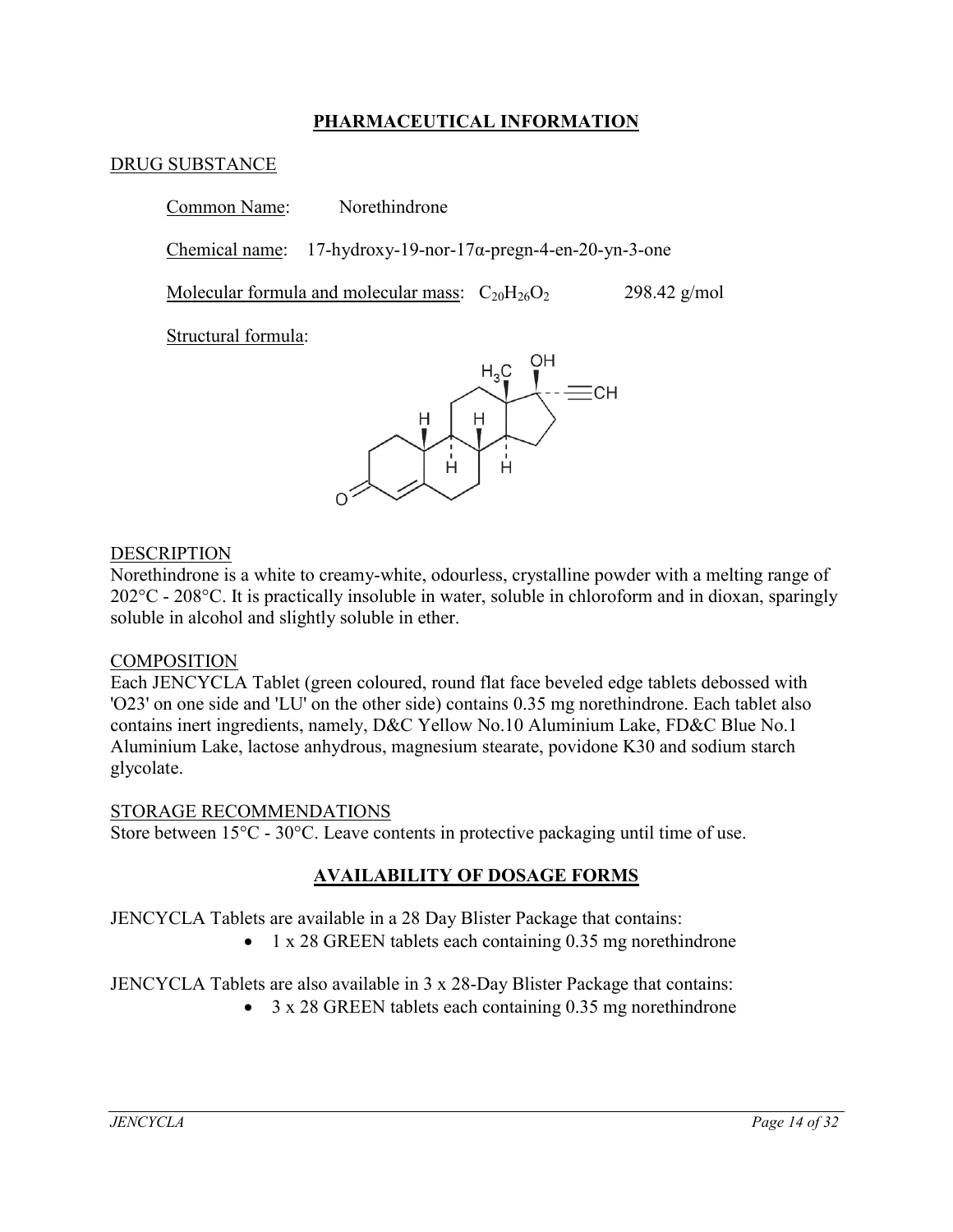# **ANIMAL PHARMACOLOGY**

Bio-assay of norethindrone using the Clauberg method indicated an oral potency approximately <sup>5</sup> times that of ethisterone and at least 20 times that of progesterone.<sup>8</sup> However, by the McGinty test, norethindrone produces no progestational effect, nor does it maintain pregnancy in the oophorectomized rabbit.<sup>9</sup>

Subcutaneously, norethindrone produces an estrogenic effect on the female rat reproductive tract which is less than 1% that of estrone. Oral administration increased the estrogenic potency with the same assays by 10-25 times.<sup>9</sup> Conversely, the estrogen-blocking activity of norethindrone as measured using the rat uterine weight and vaginal cornification tests is 30-40 times that of progesterone.<sup>10</sup>

Norethindrone was subjected to androgenic assays involving increase in weight of the seminal vesicles and ventral prostates of castrated rats. No significant effect on either organ could be detected after 12 mg had been given in divided doses over a period of 14 days.<sup>11</sup>

# **CLINICAL PHARMACOLOGY**

Following the oral administration of 10-20 mg of norethindrone daily, the human endometrium exhibits marked progestational changes.<sup>12,13</sup> In this respect, norethindrone 1 mg in combination with 50 mcg of mestranol given daily will maintain cervical mucus in a state compatible with that consistently found in the luteal phase of the menstrual cycle.<sup>14,15</sup> This latter reaction may be due to the antiestrogenic activity of norethindrone. Norethindrone has an inhibiting effect on the endometrium and this was utilized to devise an assay of antiestrogen activity.<sup>16</sup> This endometrial inhibition is intensified with increasing dose levels of the drug in a range of 0.05 - 1.0 mg/day.

Although the concept of endometrial inhibition is valuable as an antiestrogenic assay, it must be considered also in its role as an indicator of antigonadotrophic activity. Evidence of the ovulation suppression capacity of norethindrone was obtained using doses of 10 mg, 2.5 mg, and 0.5 mg daily. The presence or absence of ovulation was inferred from the amount of pregnanediol excreted in the urine of the treated patients. Table 5 illustrates the incidence of ovulatory cycles.

| Table 5: The Effect of Norethindrone on Ovulation (20-Day Cyclic Administration) as Determined by Urinary |
|-----------------------------------------------------------------------------------------------------------|
| <b>Pregnanediol</b>                                                                                       |

| <b>Dose</b><br>mg/day | Number of<br><b>Treated Cycles</b> | Number of<br><b>Ovulations</b> |
|-----------------------|------------------------------------|--------------------------------|
| 10.0                  |                                    |                                |
| ل . پ                 |                                    |                                |
|                       |                                    |                                |

Further support for the ovulatory inhibiting effect of norethindrone has been obtained from direct visualization of the ovary at laparotomy. Five women who had ovulatory pregnanediol values in the immediate pretreatment cycle were given 2 mg daily of norethindrone continuously for up to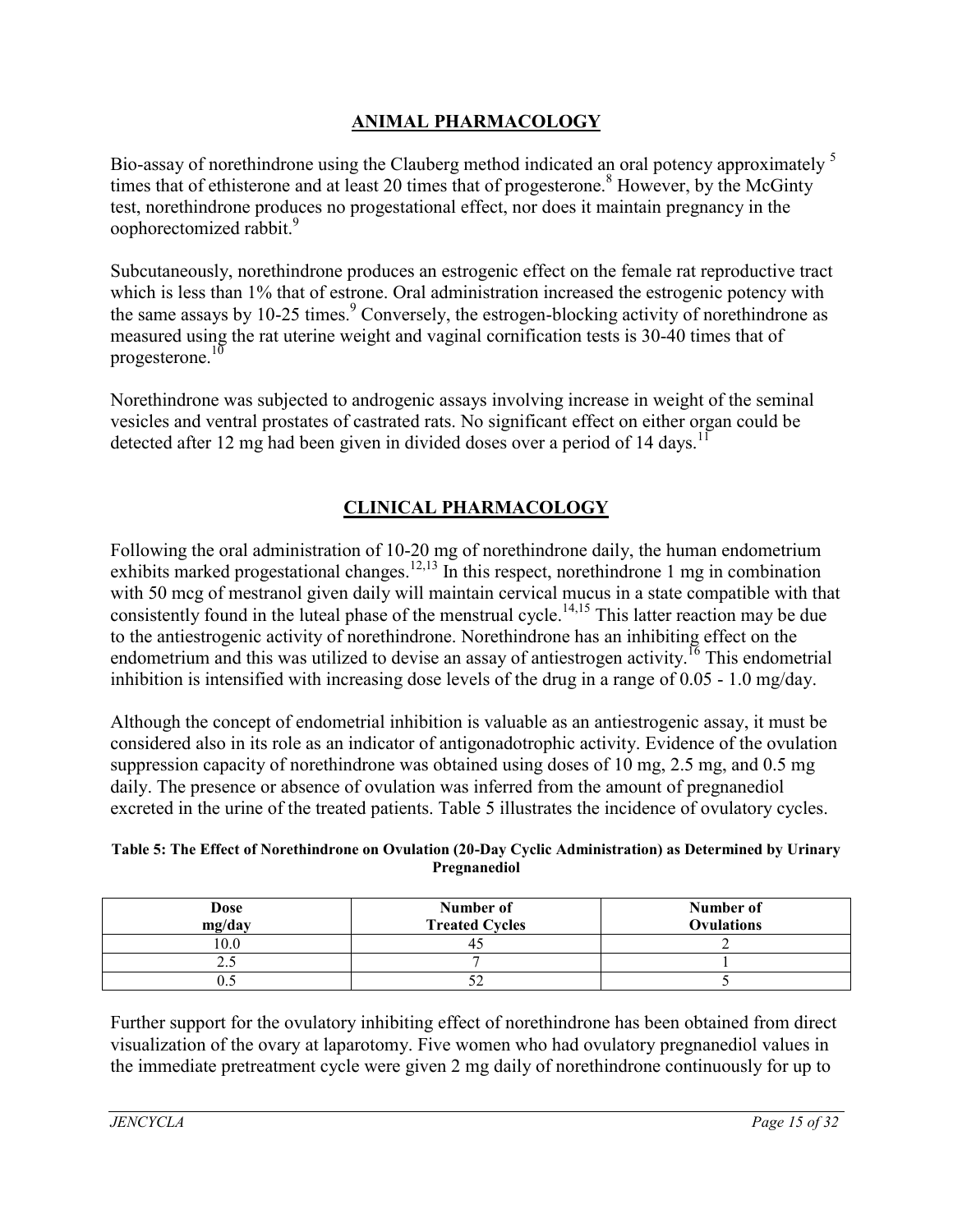3 months before elective surgery. In all five cases, there was no evidence of matured follicles or corpora lutea.

Inferences concerning the androgenicity of norethindrone in oral contraceptives and the significance of these findings have been questioned by several authors since the concept of "masculinization" of the female fetus was based on pregnant women being treated with doses up to 200 mg/day for periods as long as 34 weeks.<sup>18-37</sup>

The subject has been well documented in the medical literature as demonstrated by the following: $38$ 

"The possibility of masculinization of the fetus and an increase in fetal abnormalities if oral contraceptives were taken after conception had occurred was early recognized as a hypothetical hazard. This was based partly on the androgenicity of the 19-nor steroids in laboratory animals and partly on reports of several such cases when pregnant women had taken large doses of progestogens therapeutically in the first 13 weeks of pregnancy.

"Despite fairly frequent reports of women who have continued to take oral contraceptives after conception has occurred without realizing they were pregnant, there have been no recorded cases of masculinization of the fetus and no increase in fetal abnormalities resulting from the medication.

"This is presumed to be because the dose of progestogens in oral contraceptive products is so much lower than the amount required to produce these effects."

The masculinization of the fetus has not been reported with the use of norethindrone tablets.

# Post-therapy Fertility Studies

In the small number of follow-up patients available for study, there have been no problems demonstrated in patients who wish to conceive. Of the patients that were known to conceive, 91% (39/43) conceived in less than 3 months, and an additional 9% (4/43) conceived in less than 12 months.

# **TOXICOLOGY**

Subacute and chronic toxicity studies have been performed with norethindrone. The lifetime toxicity study in dogs has been completed. The lifetime toxicity study in monkeys is complete.

# Short-term Rat Study

Seminal vesicles of immature male rats receiving 1 mg norethindrone daily by the oral route for 41 days weighed approximately 1/10 those of the control group. Weights of central prostate, testes and levator ani muscles also were lower in the treated group as compared with controls. In adult intact male rats, oral doses as high as 8 mg/kg daily of norethindrone administered for 14 days produced considerable inhibition in the growth of these organs; however, testes, seminal vesicles and prostates appeared to be histologically mature.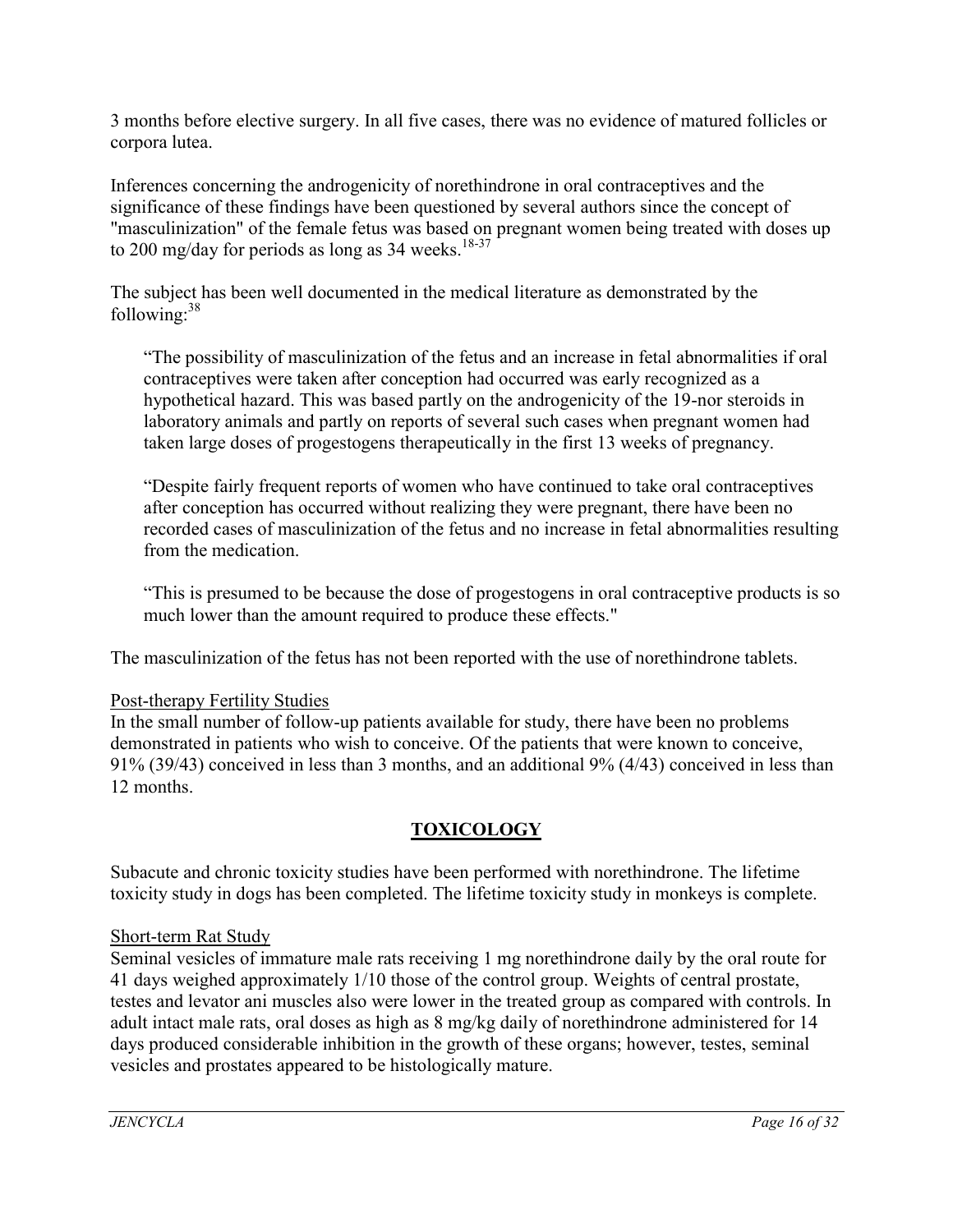Long-term Monkey Studies

Long-term oral administration of norethindrone to female Rhesus monkeys produced only temporary changes in ovarian functions.

Six monkeys were treated for two years and 12 monkeys for one year at a dosage of 2.5 mg daily for 21 days of each cycle. This is comparable to a dosage of 25 mg daily for eight- and four-year periods in humans. Observations made in this study may not necessarily be comparable with the effects of a continuous daily administration of norethindrone.

Extensive studies were conducted on the blood, bone marrow, and on the various other tissues and organs, particularly the ovaries. The only noteworthy differences between the controls and treated animals were found in the genital organs and the pituitary. The treated monkeys could not be differentiated from control on the basis of general health, alertness and behaviour.

Bleeding usually started on the third or fourth day after discontinuation of drug administration each month, lasted three or four days, and was never heavy.

Ovaries from animals treated for one or two years were small, whitish with only small follicles visible, and there was no sign of recent rupture or of corpora lutea. Germinal epithelium was intact and the layer of primordial ovocytes and young follicles appeared normal. Inside this cortical layer were small and medium-sized vesicular follicles and many corpora atretica, remnants of old follicles. Follicles had developed normally until the vesicular stage and then degenerated before attaining their full pre-ovulatory growth.

Ovocytes appeared normal in all stages of development until the last pre-ovulatory step when maturation was inhibited.

Uteri of treated monkeys had proliferative endometria with no decidual changes in the stroma. The vaginal tracts exhibited moderate to considerable epithelial cornification. Mammary glands were in the resting stage. Pituitaries of treated monkeys showed a decrease of basophilic cells.

Normal ovulatory cycles resumed shortly after medication was stopped. The sexual skin increased in redness, the vaginal epithelium became highly cornified during ovulation, and corpora lutea developed in the ovaries. The number and appearance of ova were normal, as was the rate of atresia. Endometria were proliferative or secretory. The ability to conceive also returned. The conceptual rate in the treated group compared favourably with that in the control group. Babies of treated animals were all normal at birth, and the females developed normally.

In summary, it was concluded from these studies that cyclic 21-day administration of norethindrone for periods of one and two years suppressed ovulation without permanent effects on ovarian function and fertility of monkeys.

An additional study in 8 immature Rhesus monkeys, 4 males and 4 females was conducted where norethindrone was administered in the amount of 2.5 mg/kg daily, 5 days a week for 183 days.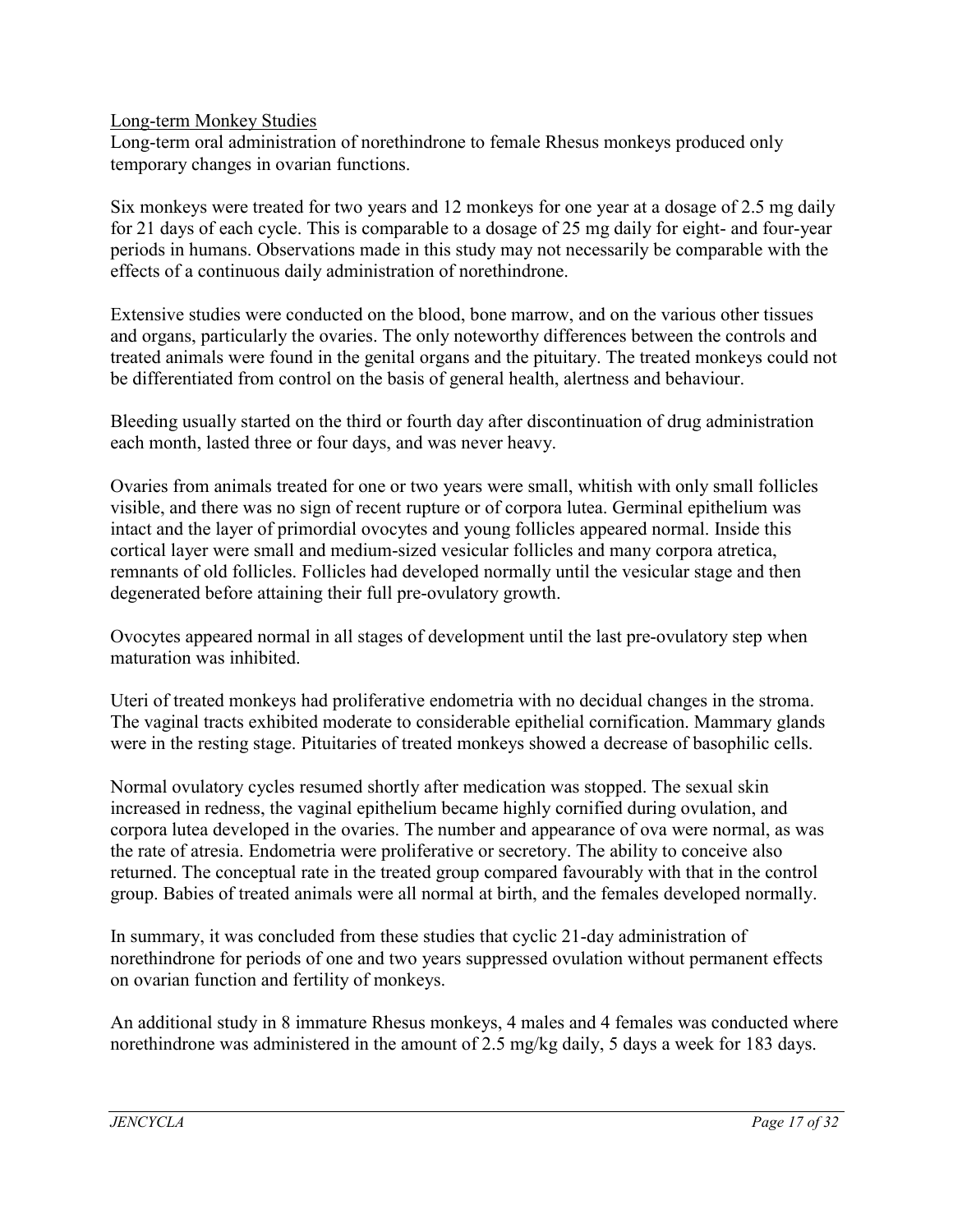No gross or microscopic signs of drug toxicity were found from blood studies, biopsies or at autopsy. As might be anticipated, testicular atrophy occurred in the males. There was also evidence of hormonal stimulation of the sexual skin and mammary glands of both sexes and of the uterine mucosa in females.

# Lifetime Studies in Dogs and Monkeys

Lifetime studies of norethindrone alone administered orally to Beagle dogs (seven-year) and Rhesus monkeys (ten-year) have been completed. $41$ 

Dogs:

Norethindrone was administered orally for a period of 84 months (seven years) to mature female Beagle dogs daily at dosage levels of 0.007, 0.07 and 0.175 mg per kg per day (1, 10 and 25 times the human dosage). An additional group of dogs was administered 0.25% agar and served as a control group. Each group was assigned 16 test animals.

There were no remarkable changes in general behaviour, body weight, ophthalmologic or hematologic parameters.

Clinicopathologic changes which were considered to be drug-related were increased fibrinogen, serum glutamic pyruvic transaminase and blood glucose.

The histopathologic changes which represented the exaggerated pharmacologic effects of the drugs were cystic changes in the uterus and gallbladder and inhibition of ovulation. The presence of endometrial-like glands in the lamina propria of the vagina was of uncertain etiology.

This seven-year drug-safety study revealed no significant adverse changes attributable to longterm use of this compound.

Monkeys:

Seventy-two young mature female Rhesus monkeys were assigned to four groups of 16 monkeys each. The monkeys received oral doses of norethindrone daily for 10 years at dosage levels of 0.007, 0.07, and 0.35 mg/kg/day. An additional group of monkeys received vehicle only and served as a control group.

During the course of the ten-year study, fifteen monkeys died or were sacrificed in extremis (3, 4, 3 and 5 monkeys of the control, low, intermediate and high dosage groups, respectively). The deaths occurred during the first 75 months of the study and none were considered to be drugrelated.

Body weight gains of the treated groups generally paralleled those of the controls and comparable clinical signs were observed in the treated and control groups throughout the study.

An abdominal mass first reported at 36 months was noted in a low dosage monkey. It was subsequently diagnosed as localized amyloid deposition in the liver.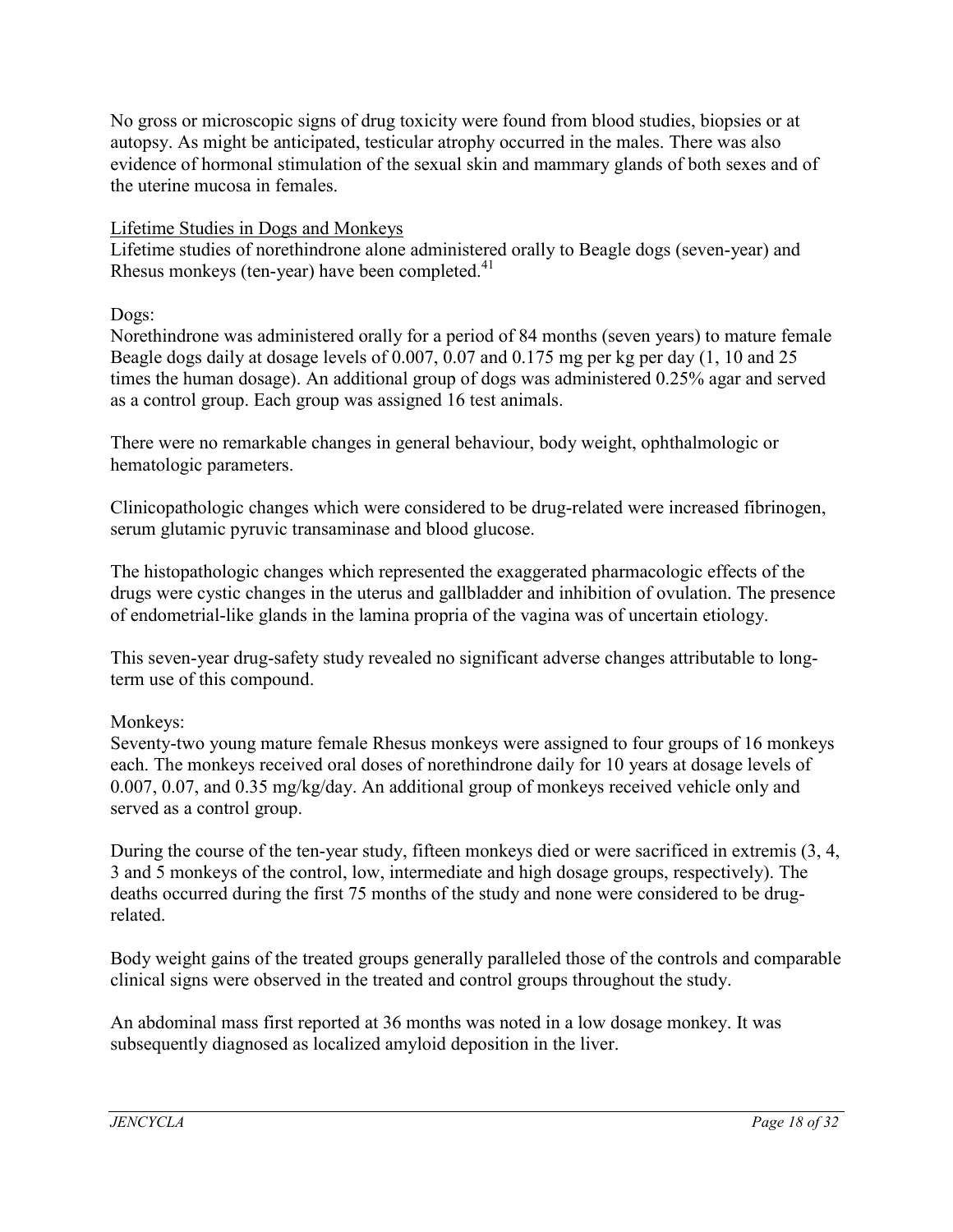Red vaginal discharge was noted more frequently and for a longer period in the control and lowdosage groups than in the intermediate- and high-dosage groups.

No drug-related mammary gland masses or secretory activity occurred in this study. One intermediate dosage monkey had a nodule in the mammary gland which was palpable since 106 months on study. There was an increase in ductal epithelial hyperplasia affecting one or both mammary glands (1, 1, 1 and 3 monkeys of the control, low, intermediate and high dosage groups, respectively).

Vaginal cytology indicated that increased numbers of immature (basal/parabasal cells mostly) and often cervical cells were present in the smears of most of the high and intermediate dosage animals. Mature cells dominated in the smears of low dosage and control animals. Atypical cells were noted in the smears of four monkeys, one from the high dose and three from the control group. These atypical cells were noted in the same high dose monkey at two different time points, once during study month 36 and again during study month 51. In the control group animals, three different monkeys were observed with atypical cells, one monkey during study month 51, another monkey during study month 68 and a third monkey during study month 90.

Salient clinicopathologic findings for the entire ten-year study which are considered to be drugrelated are as follows: a dose-related increase in fibrinogen; increased serum glutamic pyruvic transaminase values later in the study in one or more dosage groups as compared to the control; a dose-related decrease in  $T_3$  Uptake; dose-related increases in  $T_4$  as Thyroxine and  $T_3$  $(RIA)$  – the CF  $T_4$  Index was marginally increased at the high and intermediate doses; and, frequently higher triglyceride values in the higher dosage groups. Histopathologic examination of the liver and thyroid gland revealed no morphologic changes which could account for these changes. Changes in fibrinogen,  $T_3$  Uptake,  $T_4$  as Thyroxine, and  $T_3$  (RIA) were found to be statistically significant at varying interims. Differences among treated groups in SGPT, CF T<sub>4</sub> Index, and triglycerides were statistically significant at infrequent intervals, but are nevertheless considered to be drug-related. All of these changes have been reported with oral contraceptive administration in women.

Organ weight changes were considered significant if both absolute and relative organ weights had the same type of change. The mean weights of the left adrenal and right ovaries were less in the high dosage than in the control and (for ovary) the low dosage groups. The counterpart organ in each case tended to be smaller in the high dosage group, but failed to achieve significance in both absolute and relative weights. The mean weight of the uteri of both high and intermediate dosage groups were lower than the control and low dose groups. Other organs had no meaningful changes.

Histopathologic evaluation showed changes in the reproductive organs only at the high and intermediate dosage levels. These changes were characterized as lack of recent corpora lutea, mucosal atrophy of the uteri and vaginas, atrophy of the myometrium, and increased mucus secretion of the cervix. All of these changes were related to the pharmacological action of the drug. Amyloidosis of the pancreatic islets and occasionally the myometrium was seen with low frequency in various drug treatment groups.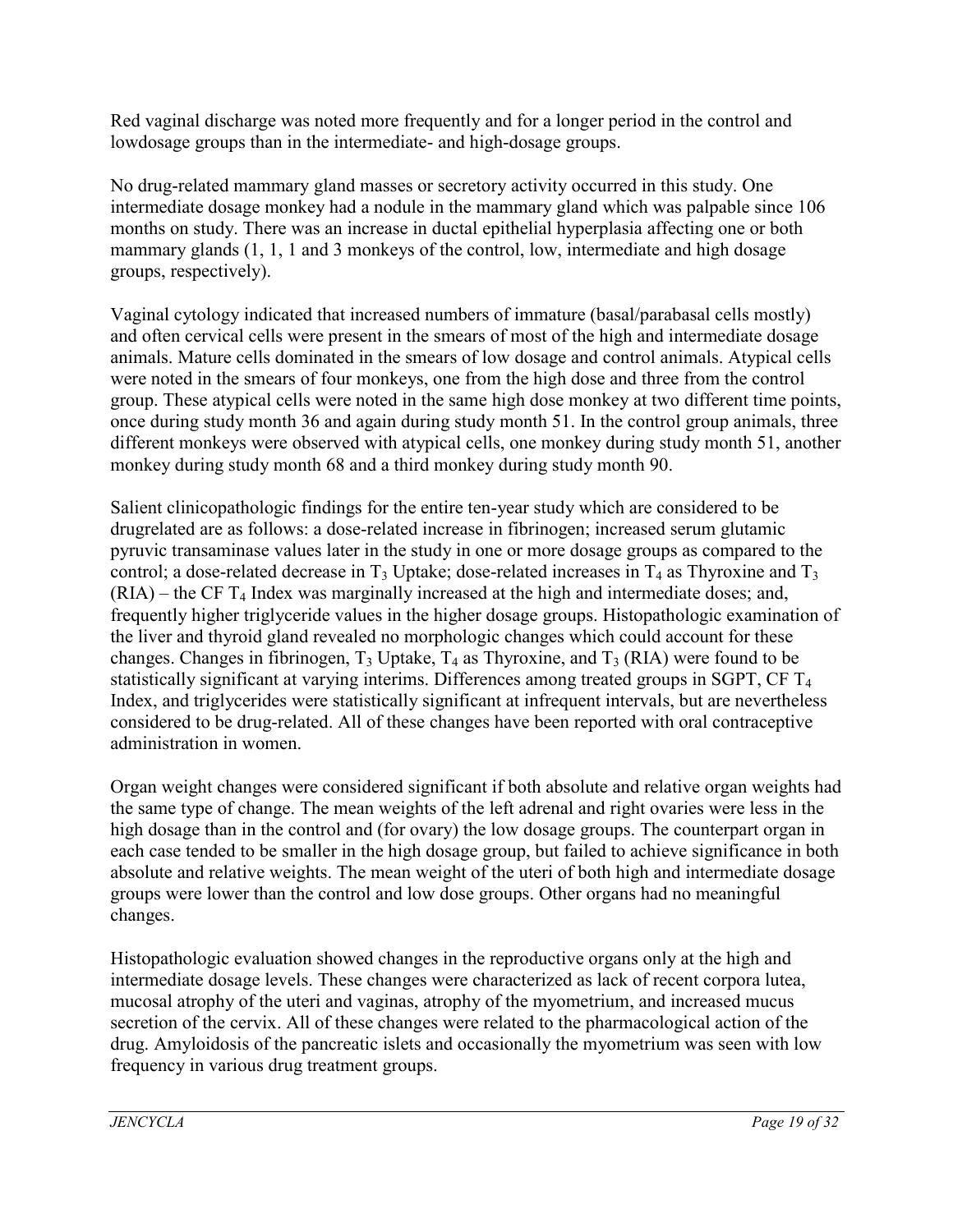The oral administration of norethindrone for 10 years to monkeys at doses ranging from 0.007 to 0.35 mg/kg/day, equivalent to one to 50 times the clinical dose, resulted in expected clinical signs and clinical pathologic and morphologic pathologic changes. These changes are attributed to the pharmacologic influence of steroids upon the genital organs and liver biochemical parameters. In general, these changes were dose-related where the low dosage group was comparable to the control group.

# Teratology

A study was done to determine the teratogenetic effect of norethindrone on the embryo and developing fetus of the hooded female rat (Long-Evans derived). The potential of the drug to produce fetal resorption and fetal malformation was specifically investigated. At a dose level of  $0.7 \text{ mg/kg}$  (which is approximately  $100 \text{ x}$  the human dose), no significant effect on the fetus was seen.

A similar study was conducted on New Zealand white rabbits. As with the rat study no significant effect on the fetus was observed at a dose level of 0.7 mg/kg.

A perinatal and postnatal study was conducted on Long-Evans derived hooded rats to determine the effects on late fetal development, maternal labour, delivery and lactation and the growth and reproductive performance of the offspring. At the high-dose level, (0.35 mg/kg), there was a growth retardation in the F1 generation. At the lower-dose level, (0.07 mg/kg), there was retardation in skeletal development in those stillborn fetuses that were cleared and stained. No other significant effects attributed to the compound were observed.

# **CLINICAL STUDIES**

### **Comparative Bioavailability**

A double blind, randomized, two-period, two-treatment, two-sequence, two-period crossover, balanced, single dose oral bioequivalence study of Jencycla<sup>TM</sup> (norethindrone) 2 x 0.35 mg tablets by Lupin Pharma Canada Limited and  $P<sup>F</sup>MICRONOR<sup>®</sup>$  (norethindrone) 2 x 0.35 mg tablets by Janssen Inc., Canada was conducted in 32 healthy adult human female subjects under fasting conditions.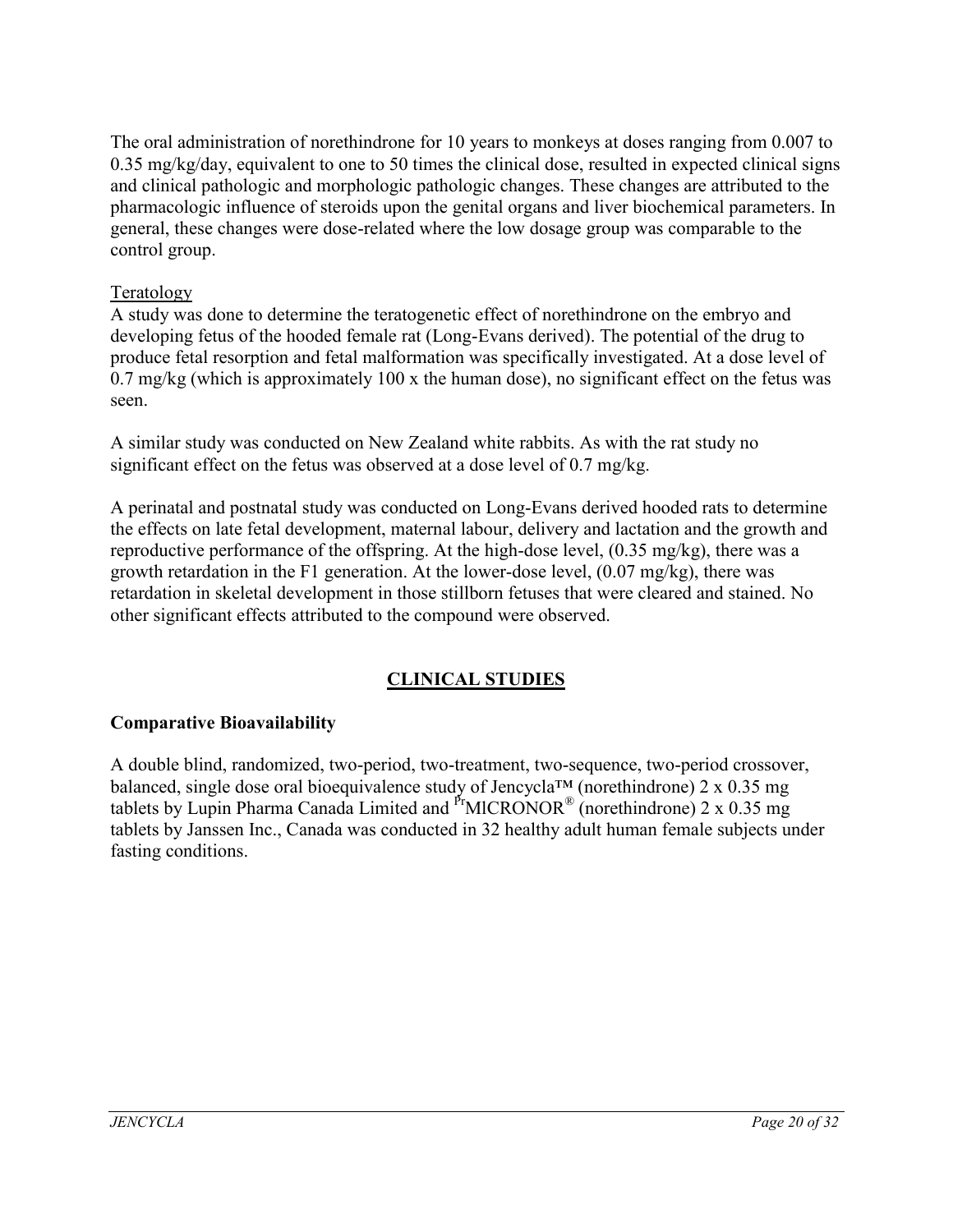| <b>Norethindrone</b><br>(2 x 0.35 mg)<br>From measured data<br><b>Geometric Mean</b>                                        |                           |                           |                        |                |  |
|-----------------------------------------------------------------------------------------------------------------------------|---------------------------|---------------------------|------------------------|----------------|--|
|                                                                                                                             |                           |                           | Arithmetic Mean (CV %) |                |  |
| % Ratio of<br>Test <sup>*</sup><br>Reference <sup>†</sup><br>90% Confidence Interval<br>Parameter<br><b>Geometric Means</b> |                           |                           |                        |                |  |
| $AUC_T$<br>$(ng*hr/mL)$                                                                                                     | 34.64<br>38.57 (44.99)    | 34.77<br>38.72 (43.33)    | 99.6                   | 96.9 to 102.5  |  |
| $AUC_I$<br>$(ng*hr/mL)$                                                                                                     | 37.06<br>40.83<br>(43.00) | 37.05<br>40.94<br>(41.92) | 100.0                  | 97.4 to 102.8  |  |
| $C_{MAX}$<br>(ng/mL)                                                                                                        | 6.42<br>6.82(35.22)       | 5.39<br>5.77 (35.60)      | 119.1                  | 113.7 to 124.7 |  |
| $T_{MAX}$ <sup>§</sup><br>(h)                                                                                               | 1.50<br>$(0.75 - 3.00)$   | 2.00<br>$(1.00-3.50)$     |                        |                |  |
| $T_{\frac{1}{2}}$ $\epsilon$<br>(h)                                                                                         | 9.71<br>(10.13 29.44)     | 9.48<br>9.93(31.51)       |                        |                |  |

#### **SUMMARY TABLE OF THE COMPARATIVE BIOAVAILABILITY DATA**

\* JENCYCLA™ (norethindrone) 0.35 mg tablets, Lupin Pharma Canada Limited.

<sup>† Pr</sup>MICRONOR<sup>®</sup> \* (norethindrone) 0.35 mg tablets, Janssen Inc., were purchased in Canada.

 $§$  Expressed as the median (range) only.

 $\epsilon$  Expressed as the arithmetic mean (CV%) only.

Norethindrone has been available by prescription since 1957 as a progestational agent, and has been used extensively in the treatment of amenorrhea, menstrual irregularity, functional uterine bleeding, infertility, habitual and threatened abortion, premenstrual tension, and dysmenorrhea.

More recently, it has been utilized as the progestational component of several oral contraceptives, in combination with ethinyl estradiol or its 3-methyl ether. A new concept of contraception has evolved from the investigations of the progestational components, namely, the use of continuous low-level doses in amounts which produce contraception and, at the same time, permit menstrual bleeding.<sup>42-54</sup>

An evaluation of norethindrone was undertaken using daily doses as low as 0.05 mg. The contraceptive results are summarized in Table 6.

| $\frac{1}{2}$       |                 |                    |                          |  |
|---------------------|-----------------|--------------------|--------------------------|--|
| Dose                | <b>Patients</b> | <b>Pregnancies</b> | <b>Overall Pregnancy</b> |  |
| $0.05$ mg           | 10              |                    |                          |  |
| $0.1$ mg            | !46             |                    |                          |  |
| $0.2 \text{ mg}$    | 297             |                    |                          |  |
| $0.5 \text{ mg}$    | 66              |                    |                          |  |
| $1.0 \,\mathrm{mg}$ |                 |                    |                          |  |

| Table 6 - Pregnancy Rates by Doses of Norethindrone |  |  |
|-----------------------------------------------------|--|--|
|                                                     |  |  |

It is readily apparent from the above table that norethindrone in doses lower than 0.35 mg resulted in an unacceptable incidence of pregnancy. Experience indicated that higher doses than 0.35 mg resulted in a greater variation in the duration of interbleeding intervals. Clinical Evaluation of Norethindrone Tablets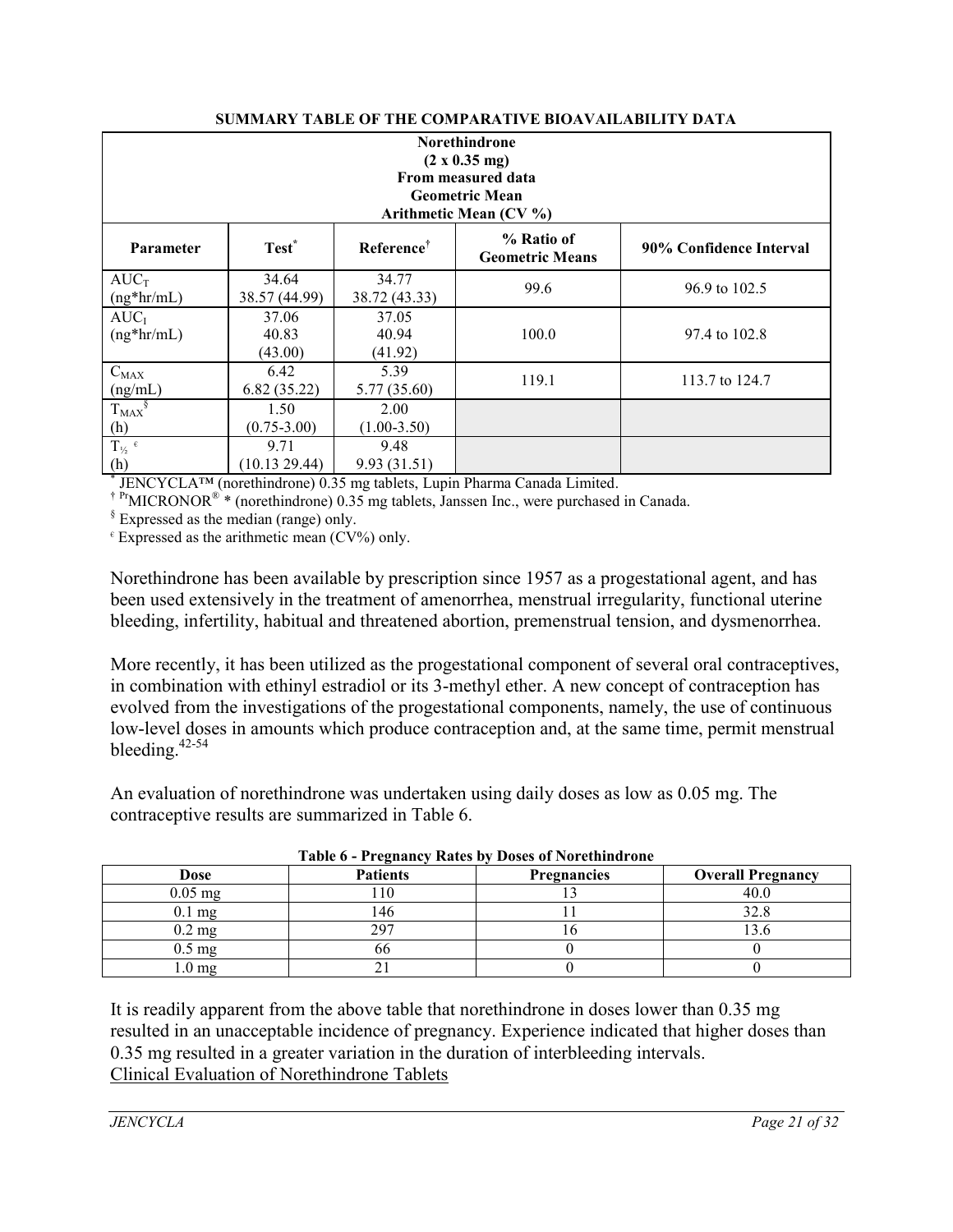### Volume

Clinical studies to date with norethindrone tablets involved 2,963 patients who completed a total of 26,713 months of use.

### Effectiveness

In this group, 55 pregnancies occurred. Twenty-seven resulted from failure of the method, resulting in a corrected pregnancy rate of 1.2. Twenty-eight were attributed to failure of the patients to take the tablets correctly, resulting in a patient failure pregnancy rate of 1.3. The overall pregnancy rate was therefore 2.5.

### Menstrual Pattern

Length of Inter-Bleeding Intervals: 76% of inter-bleeding intervals fell between 19 and 60 days.

Duration of Flow: 75% of observations fell between 4 and 6 days. Duration of flow was greater than 9 days in 4.5% of total observations.

Amount of Flow: In 78.7% of observations the amount of flow was recorded as moderate.

Spotting: Occurred to some degree in 29.5% of subjects. The highest rate of spotting (12.4%) occurred in the first month of therapy, reduced to  $6.9\%$  in the sixth month and  $2.6\%$  in the  $18<sup>th</sup>$ month.

|                | <b>Dysmenorrhea</b> | <b>Premenstrual Tension</b> |
|----------------|---------------------|-----------------------------|
| Decrease       | $40.1\%$            | 37.1%                       |
| No Change      | 46.8%               | 52.8%                       |
| Increase       | 6.3%                | $3.0\%$                     |
| Not Comparable | $6.8\%$             | $7.1\%$                     |

#### **Table 7 - A Comparison of Dysmenorrhea and Premenstrual Tension**

### Other Side Effects:

Gastrointestinal Disturbances - Occurred in 10.9% of patients and 2.3% of inter-bleeding intervals in this study. Nausea occurred in 8.9% of patients, vomiting in 2%. Other unspecified gastrointestinal symptoms occurred in 0.8% of patients.

Weight Changes - An increase occurred in 44.5% of patients, a decrease in 36% of patients and no change in 19.5% of patients, compared to the last pre-therapy recorded weight.

The majority of those who gained weight, 553 out of 906 (55%) gained less than 5 lbs.

The majority of those who lost weight, 511 out of 820 (62%) lost less than 5 lbs.

Thrombophlebitis - 69 subjects had reported a history of phlebitis prior to therapy, but none of these subjects developed phlebitis or pulmonary embolism during therapy.

Other complaints reported are considered to be mainly of mild degree, low incidence or unrelated to therapy.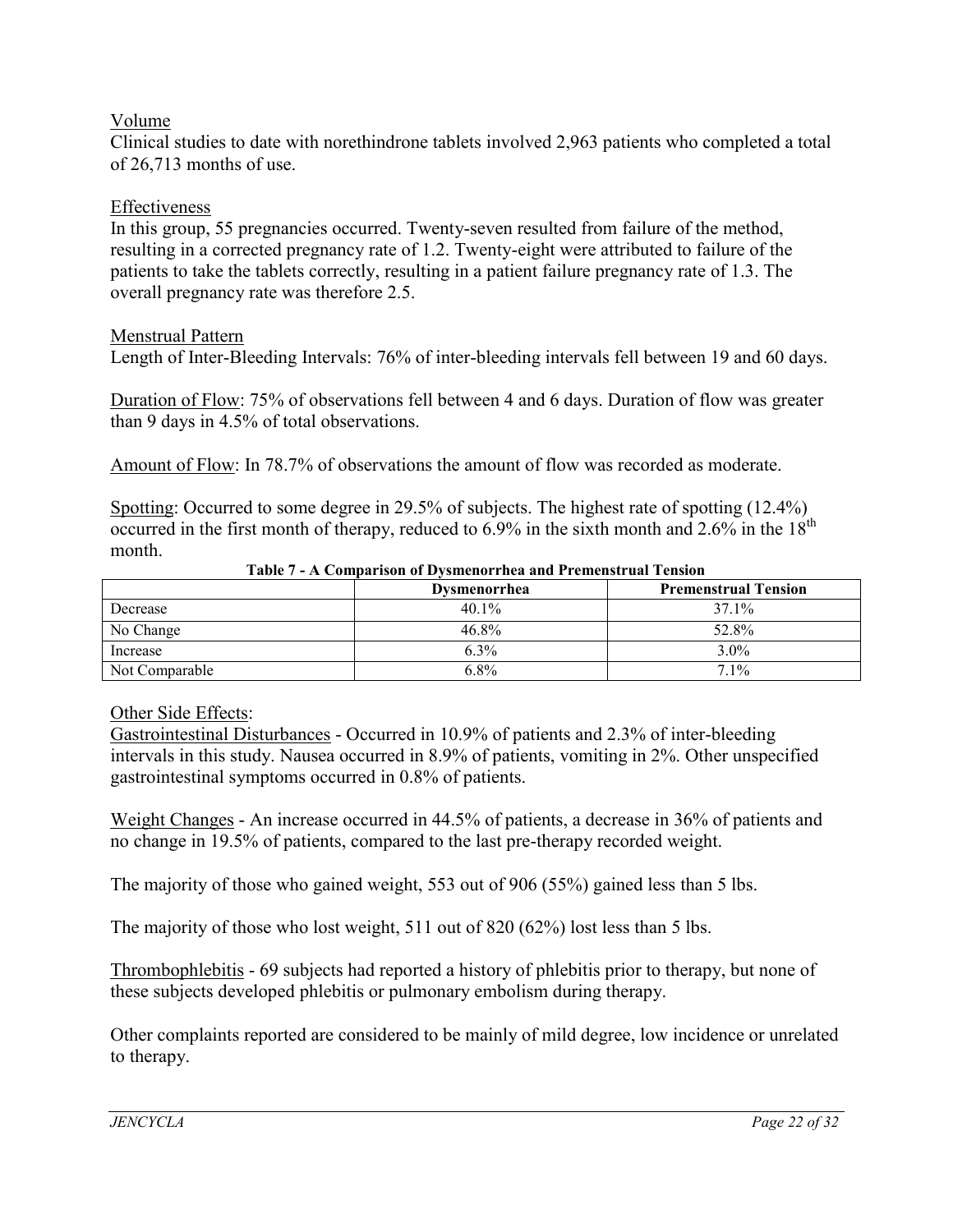# **REFERENCES**

- 1. Drugs Directorate Guidelines. Directions for Use of Estrogen-Progestin Combination Oral Contraceptives. 1994.
- 2. Moghissi, K.S., Snyder, F.N.: Studies on Human Cervical Mucus: Mucoids and Their Relation to Sperm Penetration. Fertil Steril 1970; 21:234-239.
- 3. Moghissi, K.S.: Cyclic Changes of Cervical Mucus in Normal and Progestin-Treated Women. Fertil Steril 1966; 17:663-675.
- 4. Proceedings of the MICRONOR<sup>®</sup> Symposium, New York, February 22, 1971.
- 5. Morcos, F., Crockford, P.M., and Beck, R.P.: The Effect of Norethindrone With and Without Estrogen on Serum Immunoreactive Luteinizing Hormone Secretion. Am J Obstet Gynecol 1972; 112:358-363.
- 6. Fortier, L., Asst. Prof., Dept. of Obstetrics and Gynaecology, Univ. of Montreal, Lefebvre, Y., Asst. Prof., Dept. of Physiology, Univ. of Montreal. Preliminary Report on Metopyrone and Oestrogen. Unpublished data.
- 7. Djerassi, C., Miramontes, L., Rosenkranz, G., and Sondheimer, F.: Steriods. LIV. Synthesis of 19-Nor-17-Ethynyltestosterone and 19-Nor-17-Methyltestosterone. J Am Chem Soc 1954; 76:4092.
- 8. Dorfman, D.I.: Control of Fertility in Experimental Animals and Women. Read before New York Academy of Sciences, March 23, 1965.
- 9. Jarret, A.S.: Syntex Norethisterone Sourcebook. Syntex Pharmaceutical, Ltd., Maidenhead, Berkshire, England, May 1966.
- 10. Kincl, F.A. and Dorfman, R.I.: The Biological Activity of Estrogen-Free Norethindrone. Proc Soc Exp Biol Med 1965; 119:340.
- 11. McGinty, D.A. and Djerassi, C.: Some Chemical and Biological Properties of 19-Nor-17- Ethinyl-Testosterone. Ann N Y Acad Sci 1958; 71:500.
- 12. Rudel, H.W.: Low Level Luteal Supplementation. Presented at Inter. Fertil. Soc. Meeting, Ixtapan de la Sal, Mexico, December 1964.
- 13. Hertz, R., Waite, J.H. and Thomas, L.B.: Progestational Effectiveness of 19-Nor-Ethinyl-Testosterone by Oral Route in Women. Proc Soc Exp Biol Med 1956; 119:418
- 14. Cohen, M.R.: Cervical Mucorrhea and Spinnbarkeit. Presented at Syntex Symposium on Low-Dosage Oral Contraception, Palo Alto, California, July 15, 1965.
- 15. Hammond, D.O.: Reaction of the Vaginal Endocrine Smear and Cervical Mucus to Estrogen-Progestogen Therapy. Presented at Syntex Symposium on Low-Dosage Oral Contraception, Palo Alto, California, July 15, 1965.
- 16. Martinez-Manautou, J. and Rudel, H.W.: Low Dose Continuous Progestogen Therapy. Presented at the International Fertility Society Meeting, Stockholm, Sweden, June 22, 1966.
- 17. Rudel, H.W., Kincl, F.A.: The Biology of Anti-Fertility Steroids. Acta Endocrinol Suppl 105:1-45, 1966.
- 18. International Planned Parenthood Federation Meeting, April 1970, Comments on Steroidal Contraception, Genetic Changes, page 22.
- 19. Rice-Wray, E., et al.: Pregnancy and Progeny After Hormonal Contraceptives Genetic Studies. J Reprod Med 1971; 6:90-93.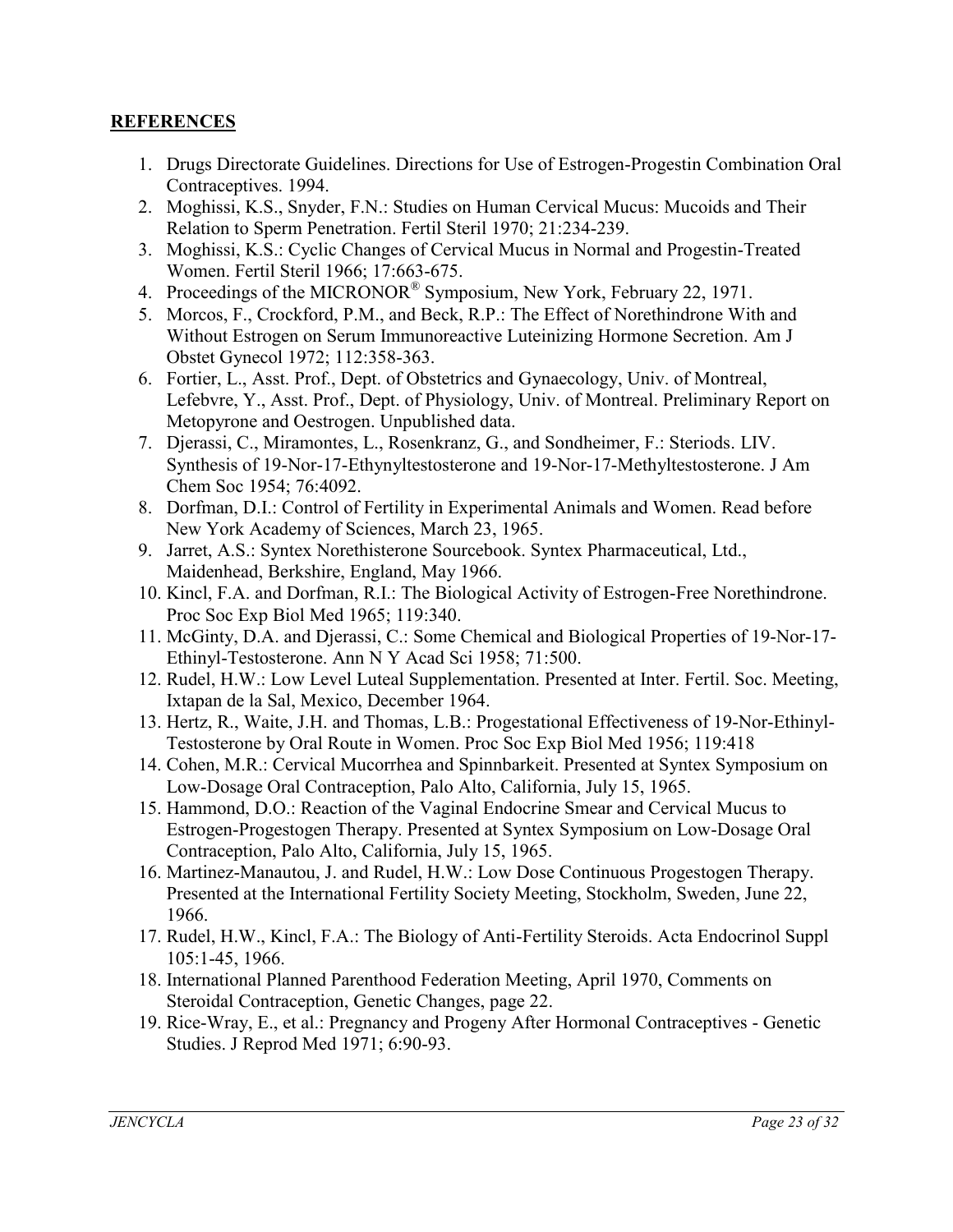- 20. Robinson, S.C.: Pregnancy Outcome Following Oral Contraceptives, Am J Obstet Gynecol 1971; 109:354-358.
- 21. Gardner, L.I., et al.: 46, XY Female: Anti-Adrogenic Effect of Oral Contraceptive? Lancet 1970; 2:667-668.
- 22. Neumann, F. et al.: Effects of Oral Contraceptives on the Fetus. Lancet 1970; 2:1258- 1259.
- 23. Garcia, Celso-Ramon: The Oral Contraceptive an Appraisal and Review. Am J Med Sci 1967; 253 Suppl 6:718-727.
- 24. World Health Organization Technical Report Series, No. 326, 1966. Clinical Aspects of Oral Oestrogens, p. 17, #6 Effects on the Foetus and Subsequent Fertility, 6.1.
- 25. Tyler, E.T.: Current Status of Oral Contraception. JAMA 1964; 187:562-565.
- 26. Huss, K.: Progestational Drugs and Masculinization of Female Infants. JAMA 1964; 189:71-72.
- 27. Goldzieher, Joseph W.: Newer Drugs in Oral Contraception, Medical Clinics of North America, March 1964, Vol. 48, No. 2, page 543.
- 28. Brain, L., et al.: Some Medical Aspects of Oral Contraceptives. Lancet 1964; 2:1329- 1332.
- 29. Editorial, Oral Contraceptives. Can Med Assoc J 1963; 89:270-271.
- 30. Fine, E., et al.: Masculinization of Female Infants Associated with Norethindrone Acetate, Obstet Gynecol 1963; 22:210-213.
- 31. Martinez-Manautou, J., Maqueo, M., Gilbert, R.A. and Goldzieher, J.W.: Human Endometrial Activity of Several New Derivatives of 17-Acctoxyprogesterone. Fertil Steril 1962, 13:169.
- 32. Kupperman, H.S.: Brook Lodge Symposium: Progesterone. 1961; p.105.
- 33. Wilkins, L.: Masculinization of Female Fetus Due to Use of Orally Given Progestins. JAMA 1960; 172:1028.
- 34. Wharton, L.R. Jr., Scott, Roger B.: Experimental Production of Genital Lesions with Norethindrone. Am J Obstet Gynecol 1964; 89:701-715.
- 35. Jacobson, B.D.: Hazards of Norethindrone Therapy During Pregnancy. Am J Obstet Gynecol 1962; 84:962-968.
- 36. Voorhess, M.L.: Masculinization of the Female Fetus Associated with Norethindrone-Mestranol Therapy during Pregnancy, J Pediatr 1967; 71:128-131.
- 37. Leibow, S.G., Gardner, Lytt I.: Clinical Conference Genital Abnormalities in Infants Associated with Administration of Progesteroids to Their Mothers. Pediatrics, Vol. 26, No. 1, July, 1960.
- 38. Oral Contraceptives and the Fetus. Br Med J 1970; 4:39.
- 39. Parke Davis & Company. Norlestrin Package Insert.
- 40. Pincus, G., Chang, M.D., Hafez, E.S.E., Zarrow, M.X. and Merrill, A.: Effects of Certain 19-Nor Sterioids on Reproductive Processes in Animals. Science 1956; 124:890.
- 41. Data on file at Ortho Pharmaceutical.
- 42. Board, J.A.: Continuous Norethindrone, 0.35 mg, As An Oral Contraceptive Agent. Am J Obstet Gynecol 1971; 109:531-535.
- 43. Progestogen-Only Contraception. Lancet 1971; 1:25-26.
- 44. Taber, B.Z.: A Pharmacologic Comparison of Norethindrone and Chlormadinone Acetate. Int J Fertil 1966; 11:287-290.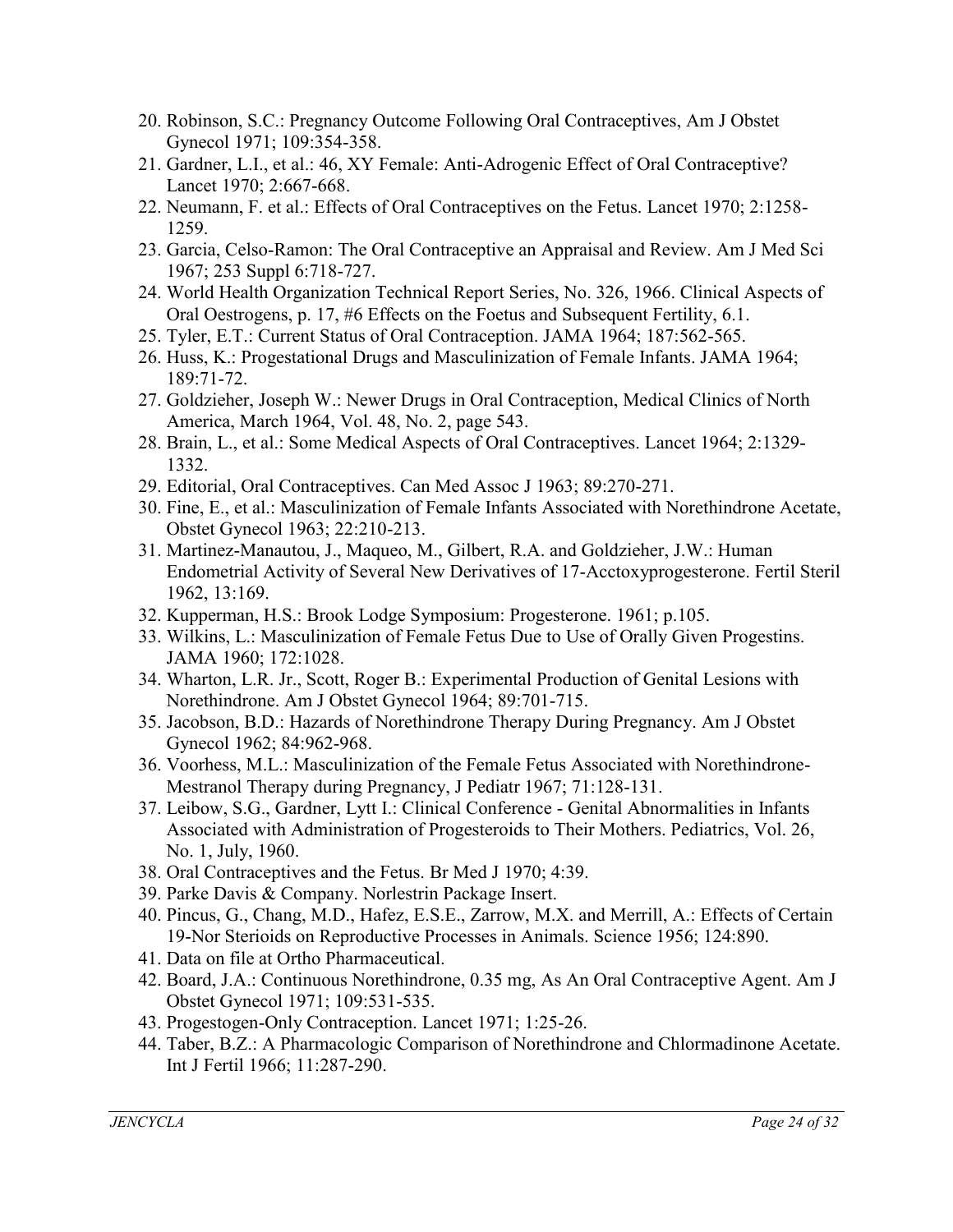- 45. Avendano, S., Tatum, H.J., Rudel, H.W., Avendano, O.: A Clinical Study with Continuous Low Doses of Megestrol Acetate for Fertility Control: Oil solution versus tablet formulation. Am J Obstet Gynecol 1970; 106:122-127.
- 46. Mears, E., Vessey, M.P., Andolsek, L., Oven, A.: Preliminary Evaluation of Four Oral Contraceptives Containing Only Progestogens. Br Med J 1969; 1:730-734.
- 47. Howard, G., et al.: Low-Dose Continuous Chlormadinone Acetate as an Oral Contraceptive: A Clinical Trial. Lancet 1969; 2:24-26.
- 48. A Minipill With Minirisks. Medical World News, July 25, 1969, #13.
- 49. Greater Advantages Seen in Low-Dose Progestogens. Ob Gyn News, Vol. 4, #13:3.
- 50. Butler, C., Hill, H.: Chlormadinone Acetate as Oral Contraceptive: A Clinical Trial. Lancet 1969; 1:1116-1119.
- 51. Foss, G.L., et al.: Contraceptive Action of Continuous Low-Doses of Norgestrel. Brit Med Jrl 1968, 4:489-491.
- 52. Martinez-Manautou, J.: Continuous Low-Dose Progestogen for Contraception. IPPF Med Bulletin, 2 Suppl 5, December, 1968.
- 53. Jackson, M.C.: Experience with Sequential and Low-Dose Progestogen Oral Contraceptives. Lancet 1969; 2:540-541.
- 54. Horne, H. Jr., Scott, J.M., Underwood, R.H.: Microdose Intrauterine Progestogen Associated with Intrauterine Contraceptive Devices, Int J Fertil 1970; 15:210-213.
- 55. World Health Organization. Medical eligibility criteria for contraceptive use. Fourth edition, 2009. Available at: [http://whqlibdoc.who.int/publications/2010/9789241563888\\_eng.pdf.](http://whqlibdoc.who.int/publications/2010/9789241563888_eng.pdf)
- 56. Faculty of Sexual & Reproductive Healthcare Clinical Guidance. Progestogen-only Pills. Clinical Effectiveness Unit. June 2009. Available at: [www.ffprhc.org.uk/pdfs/CEUGuidanceProgestogenOnlyPill09.pdf.](http://www.ffprhc.org.uk/pdfs/CEUGuidanceProgestogenOnlyPill09.pdf)

# **RELEVANT LITERATURE**

- 1. Boston Collaborative Drug Surveillance Programme: Oral Contraceptives and Venous Thromboembolic Disease, Surgically Confirmed Gallbladder Disease, and Breast Tumors. Report from the Boston Collaborative Drug Surveillance Programme. Lancet 1973; 1:1399-1404.
- 2. Bradley, D.D., Wingerd, J., Petitti, D.B., Krauss, R.M., and Ramcharan, S.: Serum High-Density-Lipoprotein Cholesterol in Women Using Oral Contraceptives, Estrogens and Progestins. N Eng J Med 1978; 299(1):17-20.
- 3. Chi IC. The Progestin-only Pills and the Levonorgestrel-releasing IUD: Two Progestinonly Contraceptives. Clinical Obstetrics and Gynecology. 1995; 38(4): 872-889.
- 4. Collaborative Group for the Study of Stroke in Young Women: Oral Contraception and Increased Risk of Cerebral Ischemia or Thrombosis. N Eng J Med 1973; 288(17):871- 878.
- 5. Collaborative Group for the Study of Stroke in Young Women: Oral Contraceptives and Stroke in Young Women-Associated Risk Factors. JAMA 1975; 231(7):718-722.
- 6. Greene, G.R. and Sartwell, P.E.: Oral Contraceptive Use in Patients with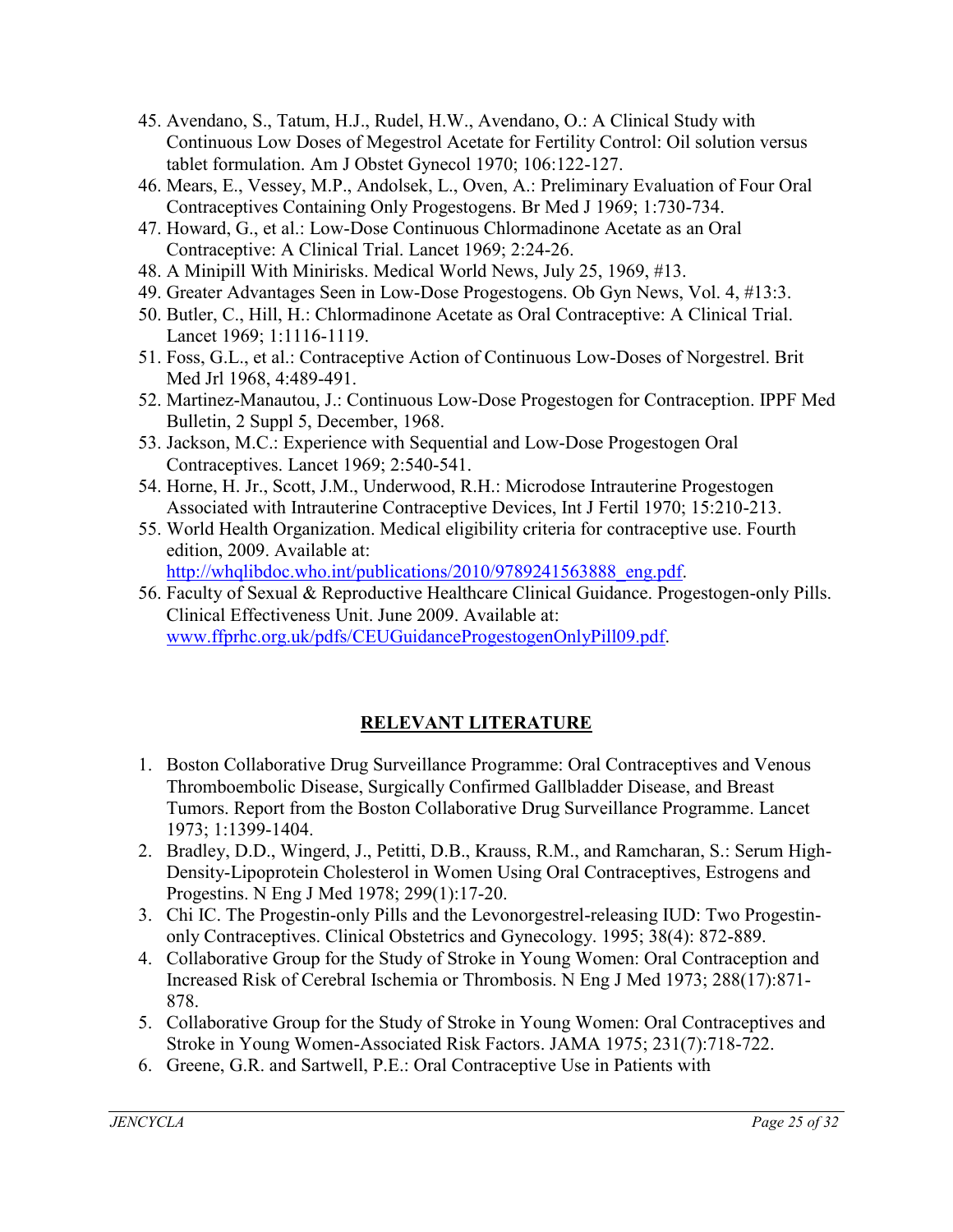Thromboembolism Following Surgery, Trauma, or Infection. Am J Pub Health 1972; 62(5):680-685.

- 7. Inman, W.H.W. and Vessey, M.P.: Investigation of Deaths from Pulmonary, Coronary and Cerebral Thrombosis and Embolism in Women of Child-Bearing Age. Br Med J 1968; 2:193-199.
- 8. Kannel, W.B., Castelli, W.P., and Gordon, T.: Cholesterol in the Production of Atherosclerotic Disease. New Perspectives Based on the Framingham study. Am Int Med 1979; 90:85-91.
- 9. Nora, J.J., Nora, A.H.: Birth Defects and Oral Contraceptives. Lancet 1973; 1:941-942.
- 10. Pasquale, S.A., Murphy, R.J., Norwood, P.K., and McBride, L.C.: Results of a Study to Determine the Effects of Three Oral Contraceptives on Serum Lipoprotein Levels. Fertil Steril 1982; 38(5):559-563.
- 11. Royal College of General Practitioners: Oral Contraception and Thromboembolic Disease. J Coll Gen Pract 1967; 13:267-279.
- 12. Royal College of General Practitioners: Oral Contraceptives and Health. 1974; Pitman, London, 1-100.
- 13. Sartwell, P.E., Masi, A.T., Arthes, F.G., Green, G.R., and Smith, H.E.: Thromboembolism and Oral Contraceptives: An Epidemiologic Case-Control Study. Am J Epidemiol 1969; 90:365-380.
- 14. Spellacy WN, Wynn V. Progestogens and the Cardiovascular System: Am J Obstet Gynecol 1982; 142B-Part 2:717-816.
- 15. The Medical Letter: Oral Contraceptives and the Risk of Cardiovascular Disease. 25 (Issue 640):69-70.
- 16. Wahl, P., Walden, C., Knopp, R., Hoover, J., Wallace, R., Heiss, G., and Rifkind, B.: Effect of Estrogen/Progestin Potency on Lipid/Lipoprotein Cholesterol. N Eng J Med 1983; 308:862-867.
- 17. Vessey, M.P. and Doll, R.: Investigation of Relation Between Use of Oral Contraceptives and Thromboembolic Disease. A Further Report. Br Med J 1969; 2:651-657.
- 18. Product Monograph MICRONOR (norethindrone tablets, USP) 0.35 mg by Janssen Inc. (Control # 210342; Date of Revision: February 21, 2018).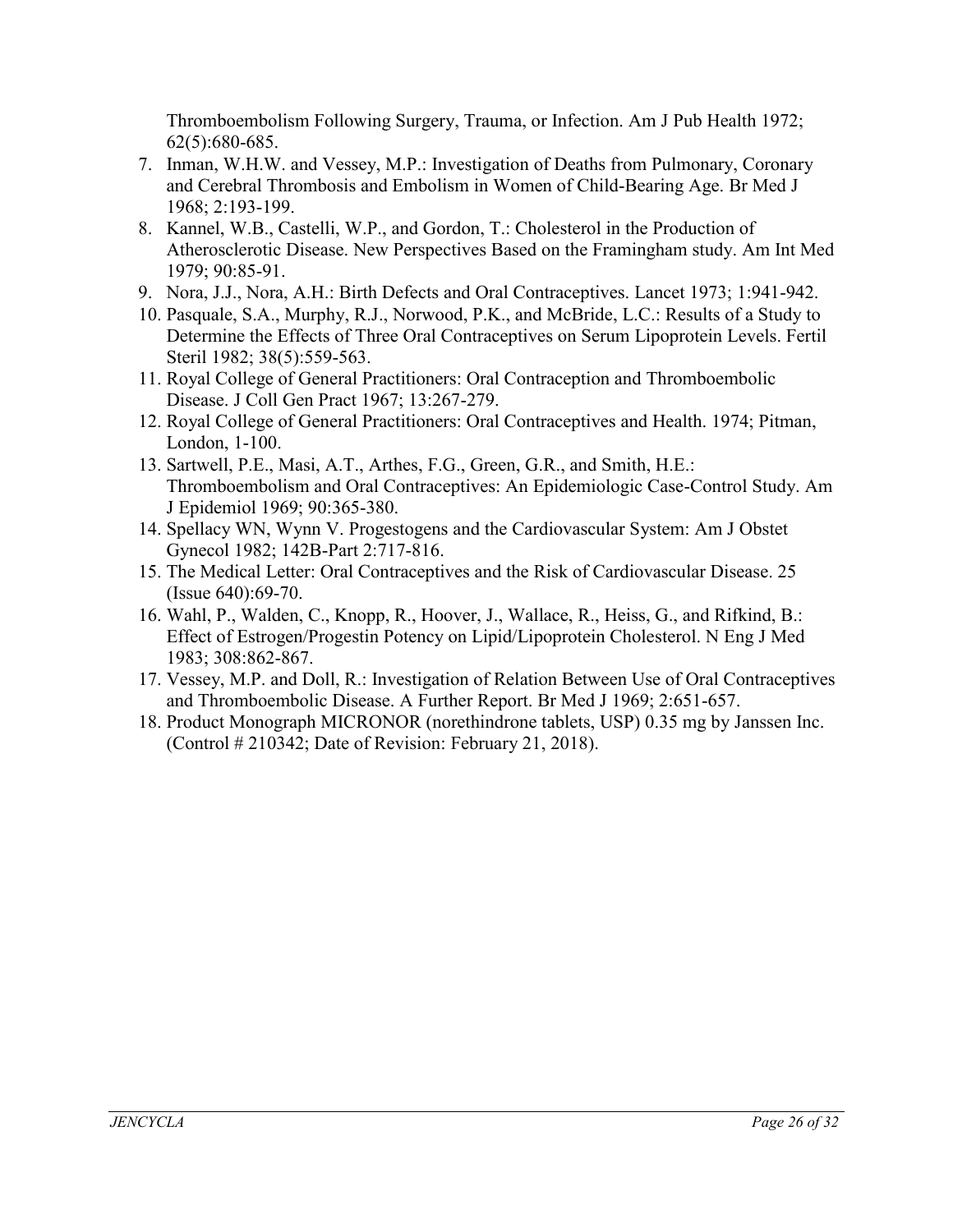#### **CONSUMER INFORMATION**

#### **PrJENCYCLA Norethindrone Tablets, USP**

This leaflet is designed specifically for Consumers. This leaflet is a summary and will not tell you everything about **JENCYCLA**. Contact your doctor or pharmacist if you have any questions about the drug.

### **ABOUT THIS MEDICATION**

#### **What the medication is used for:**

prevention of pregnancy

#### **What it does:**

JENCYCLA Tablets are progestin-only pills (POP) which contain a low dosage of norethindrone without the addition of an estrogen agent. It has been shown to be effective in preventing pregnancy when taken as prescribed by your doctor. Pregnancy is always more risky than taking birth control pills, except in smokers older than age 35.

Progestin-only birth control pills work in different ways including:

- 1. They prevent ovulation (release of the egg from the ovary) in about half of the cycles.
- 2. They change the mucus produced by the cervix. This slows the movement of the sperm through the mucus and through the uterus (womb).
- 3. They also affect other hormones, the fallopian tubes and the lining of the uterus.

#### **Effectiveness of birth control pills:**

The progestin-only pill is slightly less effective than combination birth control pills. The typical failure rate is estimated to be closer to 5 percent, due to late or missed pills.

Combination birth control pills are more than 99 percent effective in preventing pregnancy when:

- the pill is **TAKEN AS DIRECTED**, and
- the amount of estrogen is 20 micrograms or more.

A 99 percent effectiveness rate means that if 100 women used birth control pills for one year, one woman in the group would get pregnant.

The chance of becoming pregnant increases with incorrect use.

#### **Other ways to prevent pregnancy:**

Other methods of birth control are available to you. They are usually less effective than birth control pills. When used properly, however, other methods of birth control are effective enough for many women.

The following table gives reported pregnancy rates for various forms of birth control, including no birth control. The reported rates represent the number of women out of 100 who would become pregnant in one year.

#### **Reported pregnancies per 100 women per year:**

| Combination pill                        | less than 1 to 2 |
|-----------------------------------------|------------------|
| Intrauterine device (IUD)               | less than 1 to 6 |
| Progestin-only pill <sup>H</sup>        | $1$ to 5         |
| Condom with spermicidal foam or gel     | $1$ to 6         |
| Condom                                  | 2 to 12          |
| Diaphragm with spermicidal foam or gel  | 3 to 18          |
| Spermicide                              | 3 to 21          |
| Sponge with spermicide                  | 3 to 28          |
| Cervical cap with spermicide            | 5 to 18          |
| Periodic abstinence (rhythm), all types | 2 to 20          |
| No birth control                        | 60 to 85         |

 $H$ About 1 in 200 progestin-only pill users will get pregnant in the first year if they all take progestin-only pills perfectly (that is, on time, every day). About 1 in 20 "typical" progestin-only pill users (including women who are late taking pills or miss pills) gets pregnant in the first year of use.

Pregnancy rates vary widely because people differ in how carefully and regularly they use each method. (This does not apply to IUDs since they are implanted in the uterus.). Regular users may achieve pregnancy rates in the lower ranges. Others may expect pregnancy rates more in the middle ranges.

The effective use of birth control methods other than birth control pills and IUDs requires more effort than taking a single pill every day. It is an effort that many couples undertake successfully.

#### **When it should not be used:**

The progestin-only pill is not suitable for every woman. In a small number of women, serious side effects may occur. Your doctor can advise you if you have any conditions that would pose a risk to you. The use of the birth control pill should always be supervised by your doctor.

**You should not use JENCYCLA** if you have or have had any of the following conditions:

- unusual vaginal bleeding that has not yet been diagnosed;
- smoker and over age 35;
- known or suspected cancer of the breast;
- liver tumours either benign or cancerous;
- acute liver disease;
- if you are taking certain drugs for epilepsy (seizures) or for tuberculosis (see **INTERACTIONS WITH THIS MEDICATION**);
- you are pregnant or if pregnancy is suspected; and/or
- allergic reaction to norethindrone or to any of the other ingredients in JENCYCLA (see **What the nonmedicinal ingredients are**).

**What the medicinal ingredient is:**

Norethindrone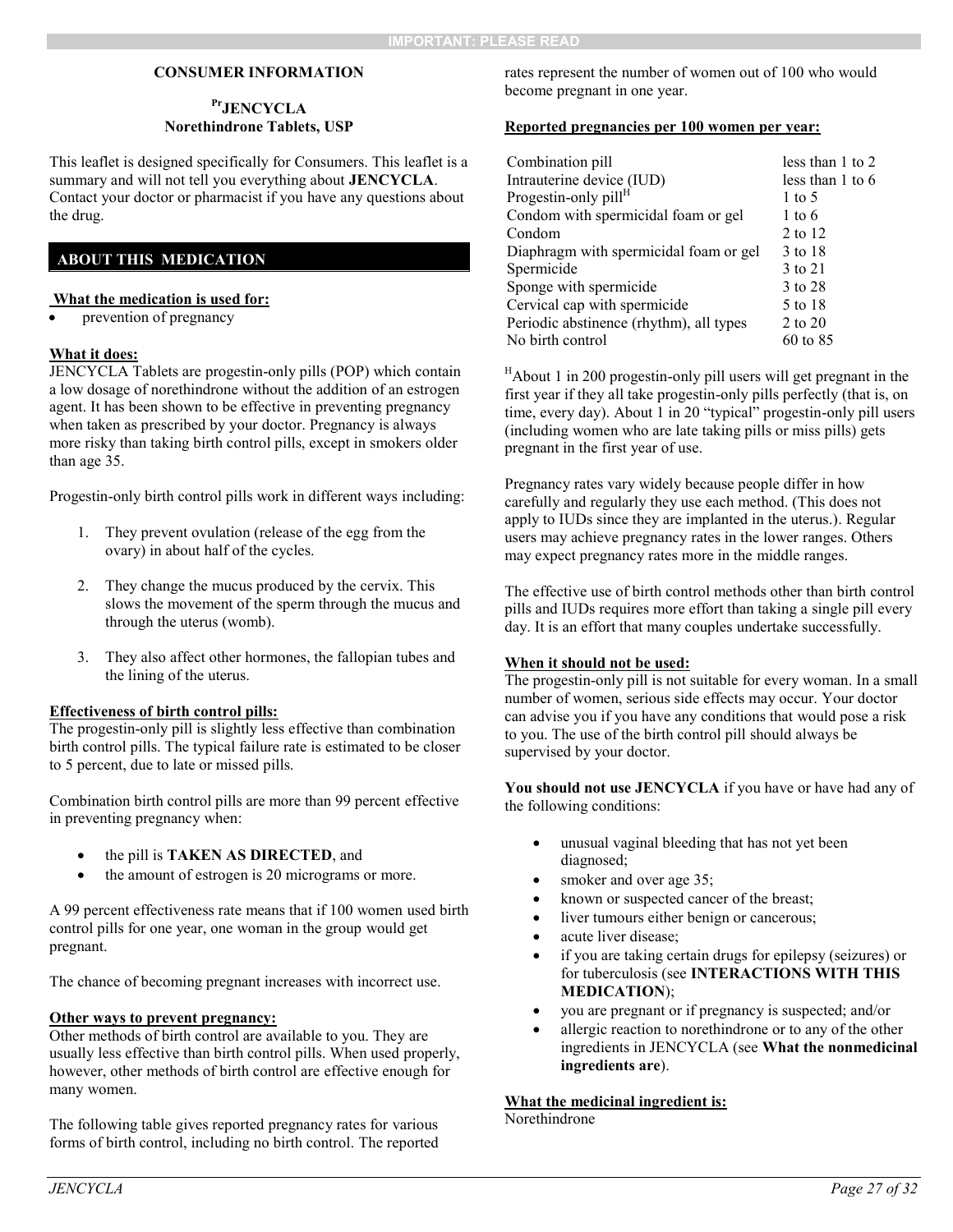#### **What the nonmedicinal ingredients are:**

D&C Yellow No.10 Aluminium Lake, FD&C Blue No.1 Aluminium Lake, lactose anhydrous, magnesium stearate, povidone K30 and sodium starch glycolate.

#### **What dosage forms it comes in:**

JENCYCLA (norethindrone) Tablets are available in a 28-day regimen.

28-day Package contains: 28 GREEN tablets each containing 0.35 mg norethindrone.

#### **WARNINGS AND PRECAUTIONS**

#### **Serious Warnings and Precautions**

**Cigarette smoking increases the risk of serious adverse effects on the heart and blood vessels. This risk increases with age and becomes significant in hormonal contraceptive users older than 35 years of age. Women should not smoke.**

**Birth control pills DO NOT PROTECT against sexually transmitted infections (STIs), including HIV/AIDS.**

**For protection against STIs, it is advisable to use latex or polyurethane condoms IN COMBINATION WITH the birth control pills.**

There are also conditions that your doctor will want to watch closely or that might cause your doctor to recommend a method of contraception other than birth control pills.

#### **BEFORE you use JENCYCVLA talk to your doctor or pharmacist if the following apply to you:**

- breast disease (e.g., breast lumps) or a family history of breast cancer
- diabetes
- cigarette smoking
- migraine headaches
- depression
- fibroid tumours of the uterus
- pregnant or breast-feeding
- plan for forthcoming surgery.

You should also inform your doctor about a family history of blood clots, heart attacks or strokes.

If you see a different doctor, inform him or her that you are using JENCYCLA.

Tell your doctor if you are scheduled for any laboratory tests since certain blood tests may be affected by hormonal contraceptives.

Also tell your doctor if you are scheduled for **MAJOR** surgery. You should consult your doctor about stopping the use of JENCYCLA four weeks before surgery and not using JENCYCLA for a time period after surgery or during bed rest.

JENCYCLA should be used only under the supervision of a

doctor, with regular follow-up to identify side effects associated with its use. Your visits may include a blood pressure check, a breast exam, an abdominal exam and a pelvic exam, including a Pap smear. Visit your doctor three months or sooner after the initial examination. Afterward, visit your doctor at least once a year.

If you don't have your period for 6 months or more after stopping JENCYCLA, contact your doctor.

Use JENCYCLA only on the advice of your doctor and carefully follow all directions given to you. You must use the birth control pill exactly as prescribed. Otherwise, you may become pregnant. If you and your doctor decide that, for you, the benefits of JENCYCLA outweigh the risks, you should be aware of the following risks:

#### **THE RISKS OF USING JENCYCLA**

#### **1. Ectopic Pregnancy**

An ectopic pregnancy is a pregnancy outside the womb. Because progestin-only pills protect against pregnancy, the chance of having a pregnancy outside the womb is very low. If you do get pregnant while taking progestin-only pills, you have a slightly higher chance that the pregnancy will be ectopic than do users of some other birth control methods.

#### **2. Ovarian Cysts**

These cysts are small sacs of fluid in the ovary. They are more common among progestin-only pill users than among users of most other birth control methods. They usually disappear without treatment and rarely cause problems.

WARNING: If you have sudden or severe pain in your lower abdomen or stomach area, you may have an ectopic pregnancy or an ovarian cyst. If this happens, you should contact your doctor or clinic immediately.

#### **3. Breast Cancer**

Some studies in women who use combined oral contraceptives that contain both estrogen and progestin have reported an increase in the risk of developing breast cancer, particularly at a younger age and apparently related to duration of use. There is data to determine that the use of progestin-only pills may also increase this risk.

In progestin-only pill (POP) users, the older the age at stopping, the more breast cancers are diagnosed.

The most significant risk factors for breast cancer are increasing age and a strong history of breast cancer in the family (mother or sister). Other established risk factors include obesity, never having children, and having your first full-term pregnancy at a late age.

Some women who use birth control pills may be at increased risk of developing breast cancer before menopause which occurs around age 50. These women may be long-term users of birth control pills (more than eight years) or women who start using birth control pills at an early age. In a few women, the use of birth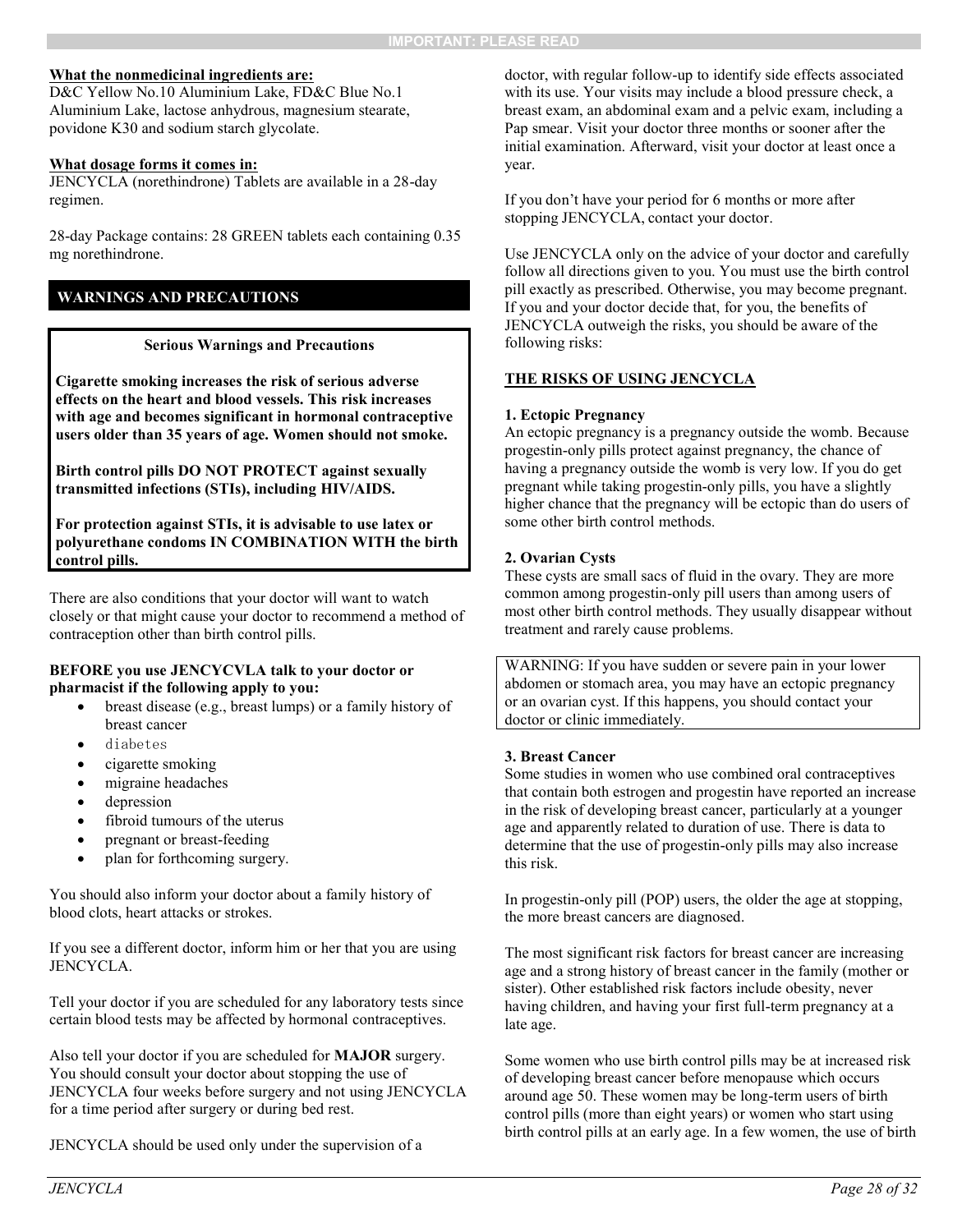control pills may accelerate the growth of an existing but undiagnosed breast cancer. Early diagnosis, however, can reduce the effect of breast cancer on a woman's life expectancy. The potential risks related to birth control pills seem to be small; however, a yearly breast examination by a doctor is recommended for all women.

#### **ASK YOUR DOCTOR FOR ADVICE AND INSTRUCTIONS ON REGULAR SELF-EXAMINATION OF YOUR BREASTS.**

#### **4. Cervical Cancer**

Some studies have found an increase in the incidence of cancer of the cervix in women who use oral contraceptives. However, this finding may be related to factors other than the use of oral contraceptives and there is insufficient data to determine whether the use of progestin-only pills increases the risk of developing cancer of the cervix.

#### **5. Liver Tumours**

In rare cases, combined oral contraceptives can cause benign liver tumours. These benign liver tumours can rupture and cause fatal internal bleeding. In addition, a possible but not definite association has been found with combined oral contraceptives and liver cancers in studies in which a few women who developed these very rare cancers were found to have used combined oral contraceptives for long periods of time. There is insufficient data to determine whether progestin-only pills increase the risk of liver tumours.

#### **6. Diabetic Women**

Diabetic women taking progestin-only pills generally require changes in the amount of insulin they are taking. However, your physician may monitor you more closely under these conditions.

#### **7. Use During Pregnancy**

Birth control pills should never be taken if you think you are pregnant. They will not prevent the pregnancy from continuing. There is no evidence, however, that the progestin-only pill can damage a developing child. You should check with your doctor about risks to your unborn child from any medication taken during pregnancy.

#### **8. Use After Pregnancy, Miscarriage or An Abortion**

Your doctor will advise you of the appropriate time to start the use of JENCYCLA after childbirth, miscarriage, or therapeutic abortion.

#### **9. Pregnancy After Stopping JENCYCLA**

You will have a menstrual period when you stop taking JENCYCLA. You should delay pregnancy until another menstrual period occurs within four to six weeks. Contact your doctor for recommendations on alternative methods of contraception during this time.

#### **10. Use While Breast-feeding**

In most women, progestin-only contraceptives, such as JENCYCLA, do not affect the quantity and quality of breast milk or length of lactation. However, isolated postmarketing cases of decreased milk production have been reported. Studies with

various orally administered progestin-only contraceptives have shown that small amounts of progestins pass into the breast milk of nursing mothers resulting in detectable steroid levels in infant plasma.

No adverse effects have been found on the health, growth or development of the infant.

### **INTERACTIONS WITH THIS MEDICATION**

Certain drugs may interact with birth control pills to make them less effective in preventing pregnancy or cause an increase in breakthrough bleeding. You may also need to use a nonhormonal method of contraception during any cycle in which you take drugs that can make oral contraceptives less effective.

#### **Drugs that may interact with JENCYCLA include:**

- drugs used for the treatment of epilepsy (e.g., primidone, phenytoin, carbamazepine, rufinamide);
- drugs used for the treatment of tuberculosis (e.g., rifampin, rifabutin);
- drugs used for HIV/AIDS (e.g., nelfinavir, ritonavirboosted protease inhibitors, darunavir, (fos)amprenavir, lopinavir, nevirapine);
- (fos)aprepitant (drug used for nausea);
- bosentan (drug used for pulmonary hypertension);
- antifungals (griseofulvin);
- the herbal remedy St. John's wort (primarily used for the treatment of depressive moods); and
- sedatives and hypnotics (e.g., benzodiazepines, barbiturates, chloral hydrate, glutethimide, meprobamate).

The pill may also interfere with the working of other drugs.

Please inform your doctor and pharmacist if you are taking or have recently taken any other drugs or herbal products, even those without a prescription. Also tell any other doctor or dentist who prescribes another drug (or the dispensing pharmacist) that you use JENCYCLA. They can tell you if you need to use an additional method of contraception and if so, for how long.

*This is not a complete list of possible drug interactions with JENCYCLA . Talk to your doctor for more information about drug interactions.*

#### **PROPER USE OF THIS MEDICATION**

#### **HOW TO TAKE JENCYCLA (PROGESTIN-ONLY PILLS):**

- **1. READ THESE DIRECTIONS**
- before you start taking your pills, and
- any time you are not sure what to do.

#### **2. LOOK AT YOUR PILL PACK**

28-PILL PACK: 28 active pills (with a hormone) taken daily for 28 days.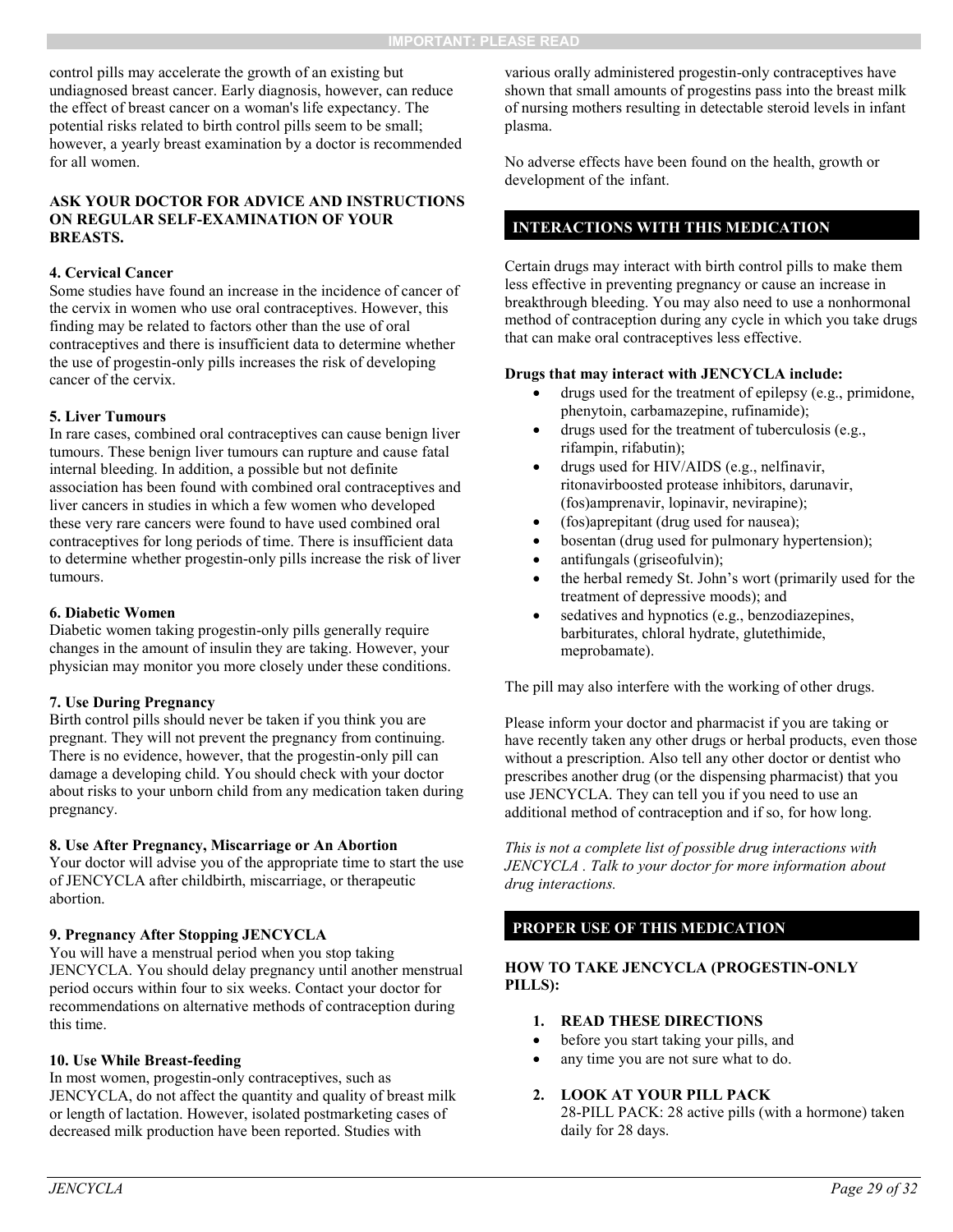**ALSO CHECK:** the pill pack for instructions on 1) where to start and 2) direction to take pills.

#### **28-Day Package**



- **3.** You may wish to use a second method of birth control (e.g., latex or polyurethane condoms and spermicidal foam or gel) for the first seven days of the first cycle of pill use. This will provide a backup in case pills are forgotten while you are getting used to taking them.
- **4. When receiving any medical treatment, be sure to tell your doctor that you are using birth control pills.**
- **5. MANY WOMEN HAVE SPOTTING OR LIGHT BLEEDING, OR MAY FEEL SICK TO THEIR STOMACH DURING THE FIRST THREE MONTHS ON THE PILL.** If you do feel sick, do not stop taking the pill. The problem will usually go away. If it does not go away, check with your doctor or clinic. The most common side effect of progestin-only pills is a change in menstrual bleeding. Your period may be either late or early and you may have some spotting.
- **6. MISSING PILLS ALSO CAN CAUSE SOME SPOTTING OR LIGHT BLEEDING,** even if you make up the missed pills. You also could feel a little sick to your stomach on the days you take two pills to make up for missed pills.
- **7. IF YOU MISS PILLS AT ANY TIME, YOU COULD GET PREGNANT. THE GREATEST RISKS FOR PREGNANCY ARE:**
	- when you start a pack late, or
	- if you are more than 3 hours late or you miss one or more progestin-only pills.

#### **8. ALWAYS BE SURE YOU HAVE READY:**

- **ANOTHER KIND OF BIRTH CONTROL** (such as latex or polyurethane condoms and spermicidal foam or gel) to use as a backup in case you miss pills, and
- **AN EXTRA, FULL PACK OF PILLS.**
- **9. IF YOU EXPERIENCE VOMITING OR DIARRHEA, OR IF YOU TAKE CERTAIN MEDICINES**, your pills may not work as well. Use a backup method, such as latex or polyurethane condoms and spermicidal foam or gel, until you can check with your doctor or clinic.
- **10. IF YOU FORGET MORE THAN ONE PILL TWO MONTHS IN A ROW,** talk to your doctor or clinic about how to make pill-taking easier or about using another method of birth control.
- **11. THERE IS NO NEED TO STOP TAKING BIRTH CONTROL PILLS FOR A REST PERIOD.**
- **12. IF YOUR QUESTIONS ARE NOT ANSWERED HERE, CALL YOUR DOCTOR OR CLINIC.**

#### **WHEN TO START THE** *FIRST* **PACK OF PILLS**

BE SURE TO READ THESE INSTRUCTIONS:

- before you start taking your pills, and
- any time you are not sure what to do.

**YOUR JENCYCLA TABLETS ARE IN A 28-DAY PILL PACKAGE.** With this type of birth control pill, you take 28 pills which contain only one hormone, a progestin.

#### **STARTING PROGESTIN-ONLY PILLS**

**1. THE FIRST DAY OF YOUR MENSTRUAL PERIOD (BLEEDING) IS DAY 1 OF YOUR CYCLE.** With JENCYCLA Tablets, it is best to start your first package of progestin-only pills on the first day of your menstrual period  $(Day 1)^{H}$ . Then you simply continue taking one tablet every single day until your package is empty. Without missing a day, start taking JENCYCLA Tablets from your new package.

<sup>H</sup> If you decide to take your first progestin-only pill on another day, use an additional method of birth control (such as latex or polyurethane condoms and spermicidal foam or gel) every time you have sex during the next 48 hours.

- 2. If you have had a miscarriage or an abortion, you can start progestin-only pills the next day.
- 3. Take one pill at the same time every day for 28 days. Begin a new pack the next day**, NOT MISSING ANY DAYS ON THE PILLS.** Your period should occur during the last seven days of using that pill pack. JENCYCLA Tablets are taken every day, even when you are having some menstrual bleeding.

#### **INSTRUCTIONS FOR USING YOUR PACKAGE**. FOLLOW THESE INSTRUCTIONS CAREFULLY:

1. **For Day 1 start:** Label the package by selecting the day label that starts with Day 1 of your menstrual period (the first day of menstruation is Day 1). For example, if your first day of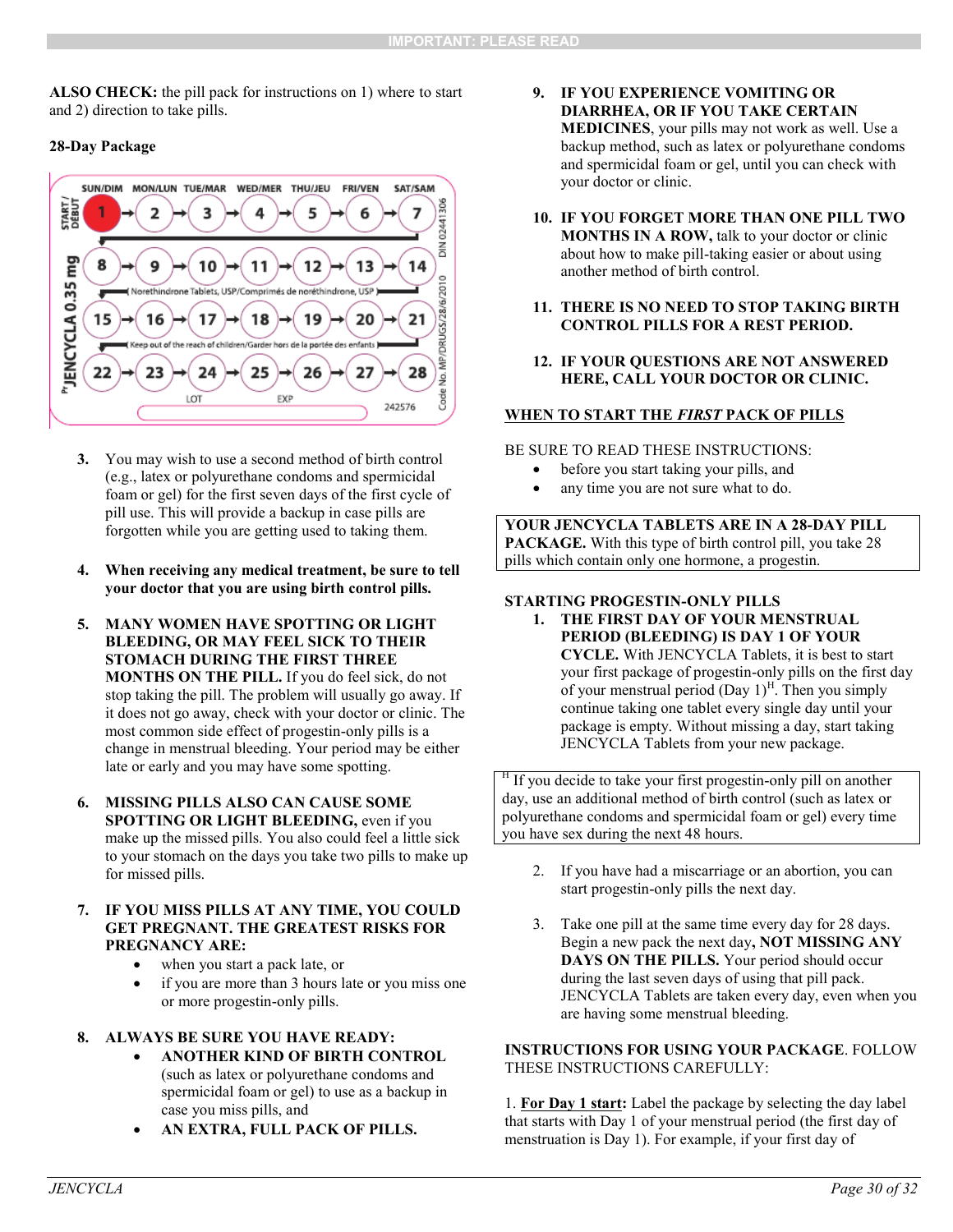menstruation is Tuesday, attach the day label that begins with **TUE**  in the space provided.

#### **OR**

**For Sunday start:** No day label is required. The Package is printed for a Sunday start. (The first Sunday **after** your period begins, or, if your period starts on Sunday, start that **same day.**)

2. Place the day label on the dispenser over the printed days of the week. Having the Package labelled with the days of the week will help remind you to take your pill every day.

3. To begin taking your pills, start with the pill inside the red circle (where you see the word **START**). This pill should correspond to the day of the week that you are taking your first pill. To remove the pill, push through the back of the Package.

4. On the following day, take the next pill in the same row, always proceeding from left to right  $(\rightarrow)$ . Each row will always begin on the same day of the week.

#### **IF YOU ARE BREAST-FEEDING**

- 1. If you are fully breast-feeding (not giving your baby any food or formula), you may start taking your pills 6 weeks after delivery.
- 2. If you are partially breast-feeding (giving your baby some food or formula), you should start taking your pills 3 weeks after delivery.

#### **IF YOU ARE SWITCHING PILLS**

- 1. If you are switching from the combined pills to progestinonly pills, and you were on a 21-Day regimen, take the first progestin-only pill the day after you finish the last active combined pill. If you have been on a 28- Day regimen, do not take any of the 7 inactive pills from the combined pill pack. You should know that many women have irregular periods after switching to progestin-only pills, but this is normal and to be expected.
- 2. If you are switching from progestin-only pills to the combined pills, take the first active combined pill on the first day of your period, even if your progestin-only pill pack is not finished.
- 3. If you are breast-feeding, you can switch to another method of birth control at any time, except do not switch to the combined pills until you stop breastfeeding or at least until 6 months after delivery.

#### **WHAT TO DO DURING THE MONTH**

#### **1. TAKE A PILL AT THE SAME TIME EVERY**

DAY UNTIL THE PACK IS EMPTY. Progestin-only pills must be taken at the same time every day since its action is time dependent. Every time you take a pill late, and especially if you miss a pill, you are more likely to get pregnant.

- Try to associate taking your pill with some regular activity such as eating a meal or going to bed.
- Do not skip pills even if you have bleeding between monthly periods or feel sick to your stomach (nausea).
- Do not skip pills even if you do not have sex very often.

#### **2. WHEN YOU FINISH A PACK OF 28 PILLS**

 Start the next pack ON THE NEXT DAY. Take one pill every day. Do not wait any days between packs.

#### **Overdose:**

Symptoms of overdose may include nausea, vomiting or vaginal bleeding. Available information from cases of accidental ingestion of oral contraceptives by children indicates no serious effects.

In case of drug overdose, contact a health care practitioner, hospital emergency department or regional Poison Control Centre immediately, even if there are no symptoms.

#### **WHAT TO DO IF YOU MISS PILLS**

#### IF YOU ARE MORE THAN 3 HOURS LATE OR MISS TAKING YOUR PROGESTIN-ONLY PILLS

- 1. Take a missed pill as soon as you remember you missed it.
- 2. Then go back to taking progestin-only pills at your regular time.
- 3. But be sure to use a backup method (such as a condom and/or a spermicide) every time you have sex for the next 48 hours.

If you are not sure what to do about the pills you have missed, keep taking progestin-only pills and use a backup method until you can talk to your doctor or clinic.

Always be sure you have on hand:

- a backup method of birth control (such as latex or polyurethane condoms and spermicidal foam or gel) in case you miss pills, and
- an extra, full pack of pills.

#### **IF YOU FORGET MORE THAN ONE PILL TWO MONTHS IN A ROW, TALK TO YOUR DOCTOR OR**

**CLINIC** about ways to make pill-taking easier or about using another method of birth control.

### **SIDE EFFECTS AND WHAT TO DO ABOUT THEM**

Some users of birth control pills have side effects. The most common side effect of progestin-only pills is a change in menstrual bleeding. Your periods may be either early or late. You may have some spotting between periods or you may not have a period. Taking pills late or missing pills can result in some spotting or bleeding.

Less common side effects of progestin-only pills include headaches, tender breasts, nausea, vomiting, tiredness, weight gain, dizziness, acne, extra hair on your face or body, loss of hair,